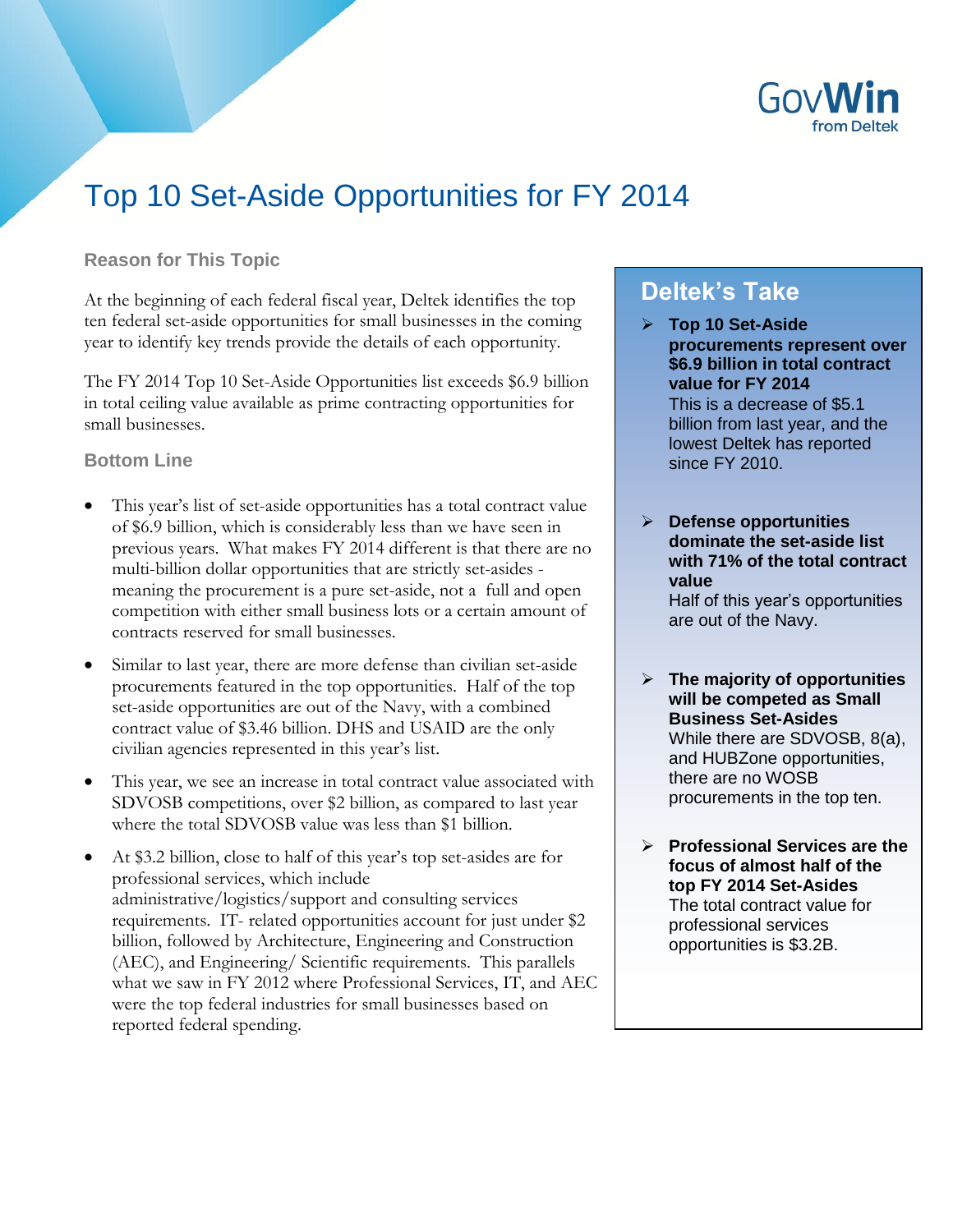

# *Federal Small Business Prime Contracting Trends*

After prime contracting small business goal achievement dropped in FY 2011, achievement rebounded in FY 2012, with Small Disadvantaged Business and Service Disabled Veteran Owned Small Business (SDVOSB) goals met or exceeded. Small Business goaling achievement increased, but still fell short of the established 23 percent goal. Woman Owned Small Business remained flat from FY 2011 to 2012, and the 5 percent goal was not achieved. HUBZone achievement fell to just 2 percent in FY 2012, short of the 3 percent goal.

*Exhibit 1*



# **Federal Prime Contracting Small Business Goal Achievement by Fiscal Year**

Source: Small Business Procurement Scorecards, Small Business Dashboard, Deltek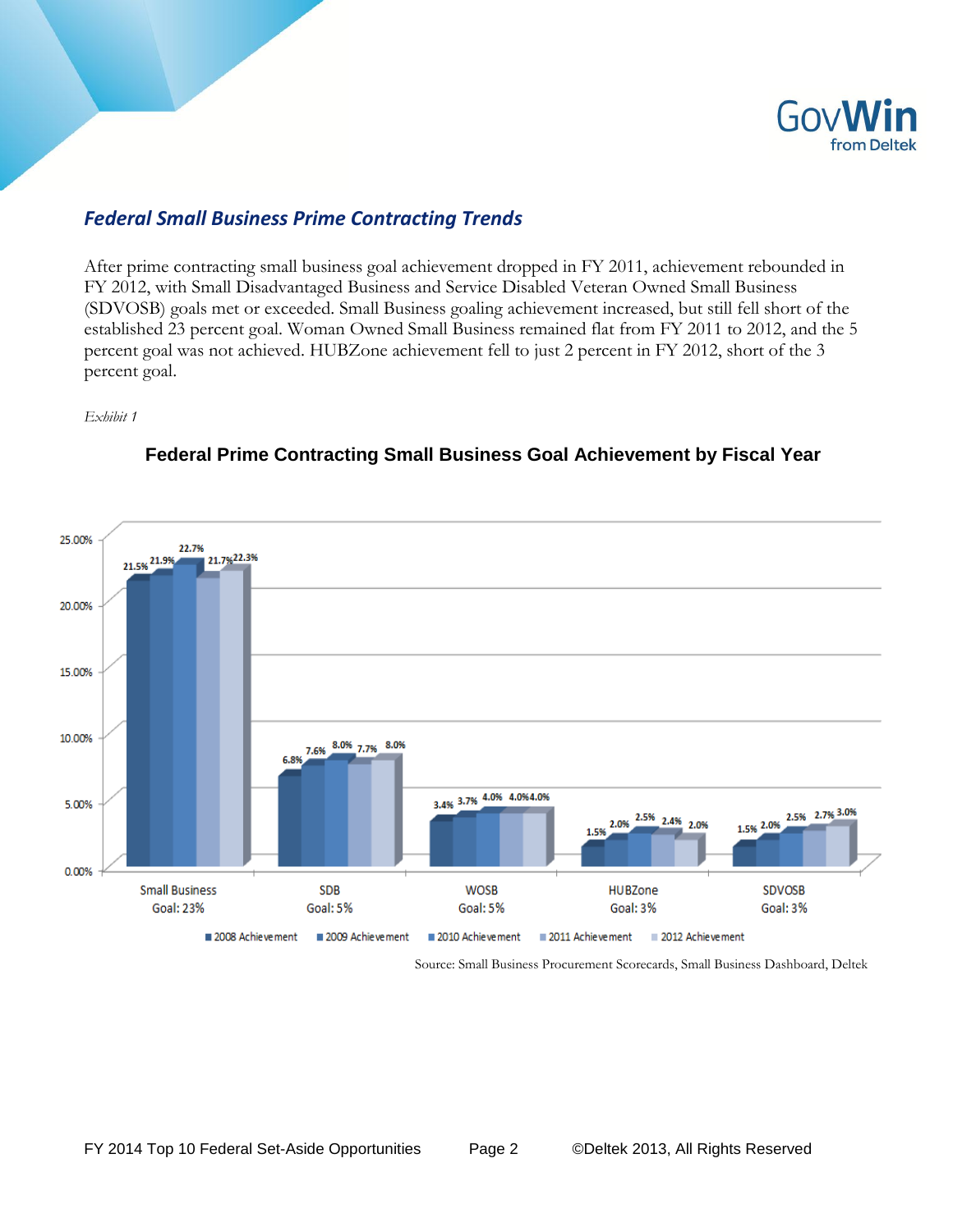

Professional Services, Information Technology (IT) and Architecture, Engineering & Construction (AEC) were the top federal industries for small businesses in FY 2012 (*Exhibit 2*). These trends are echoed in the FY 2014 top set-aside opportunities (*Exhibit 6*).





# **Top 10 Federal Industries by Small Business Contract Obligations in FY 2012**

- Small Business **professional services** FY 2012 obligations were \$15.3B, or 18% of all reported federal professional services obligations.
- Small Business **IT** FY 2012 obligations were \$11.4B, or 15.6% of all reported federal IT obligations.
- Small Business **AEC** FY 2012 obligations were \$10.1B, or 25% of all reported federal AEC obligations.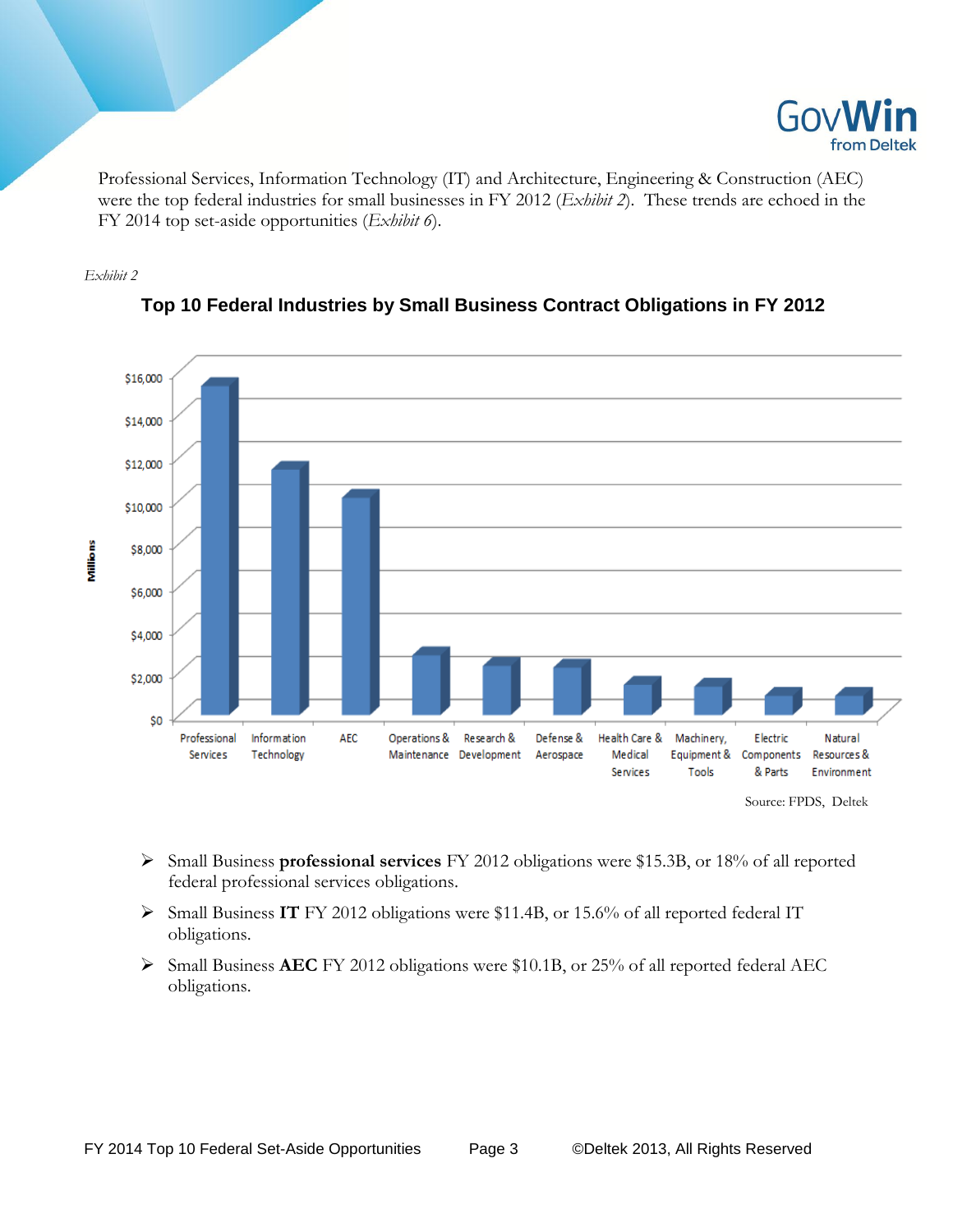

# *FY 2014 vs. FY 2013*

This year's list of set-aside opportunities has a total contract value of \$6.9 billion, which is considerably less than we have seen in previous years. What makes FY 2014 different is that there are no multi-billion dollar opportunities that are strictly set-asides - meaning the procurement is a pure set-aside, not a full and open competition with either small business lots or a certain amount of contracts reserved for small businesses.

The top dollar opportunity for FY 2014 is a follow-on effort out of DHS for Program Management Administrative Clerical and Technical Services (PACTS II); it has a ceiling value of \$1.5 billion. Last year, the top dollar value opportunity was \$5.7 billion.

# **Top Ten Set-Aside Opportunities by Department**

Similar to last year, there are more defense than civilian set-aside procurements featured in the top opportunities (*Exhibit 3*). Half of the top set-aside opportunities are out of the Navy, with a combined contract value of \$3.46 billion (*Exhibit 3*).

*Exhibit 3*



**Civilian vs. Defense Top 10 Set-Aside Opportunities by Fiscal Year**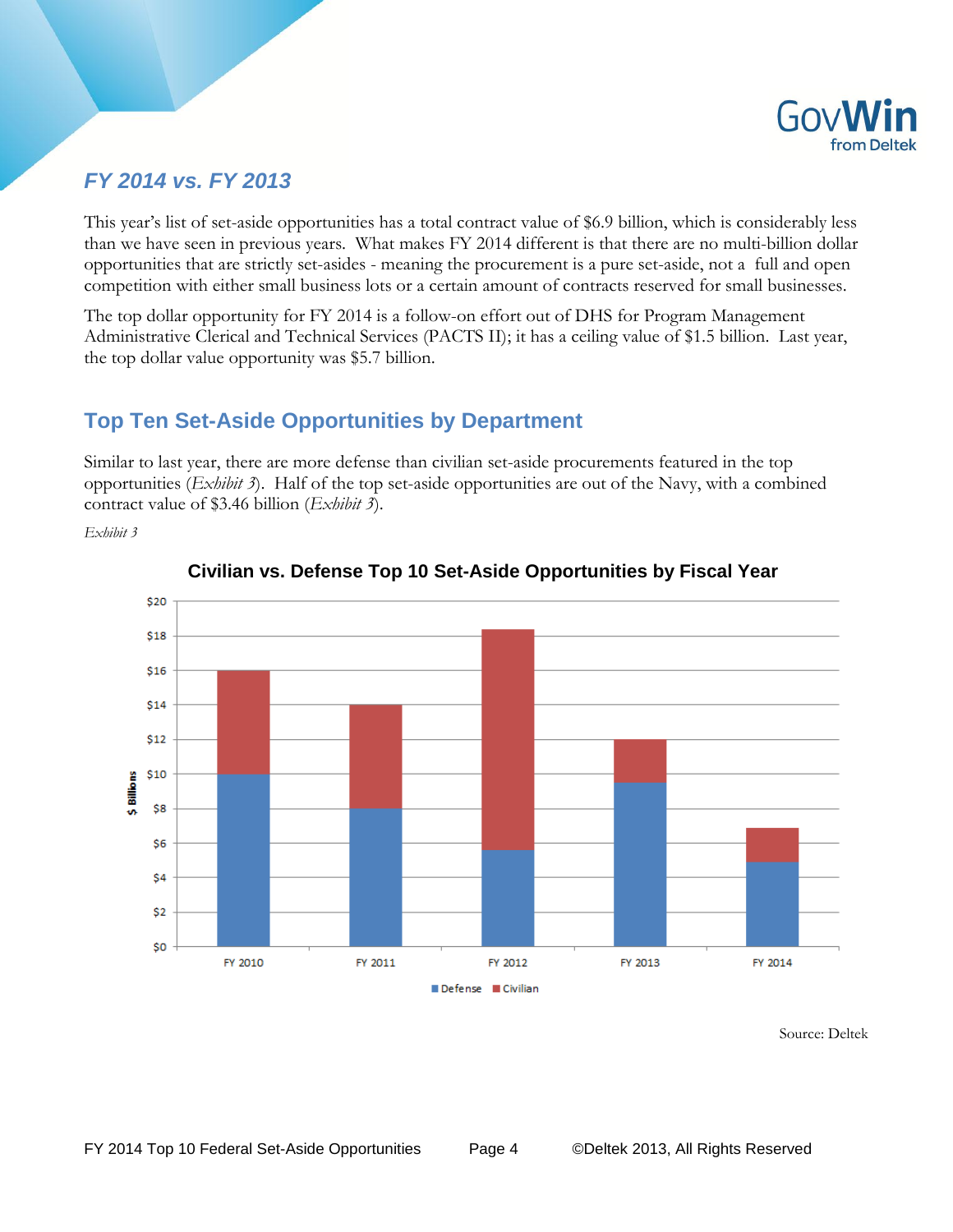

*Exhibit 4*



# Total Value of FY 2014 Top 10 Set-Aside Opportunities **By Department**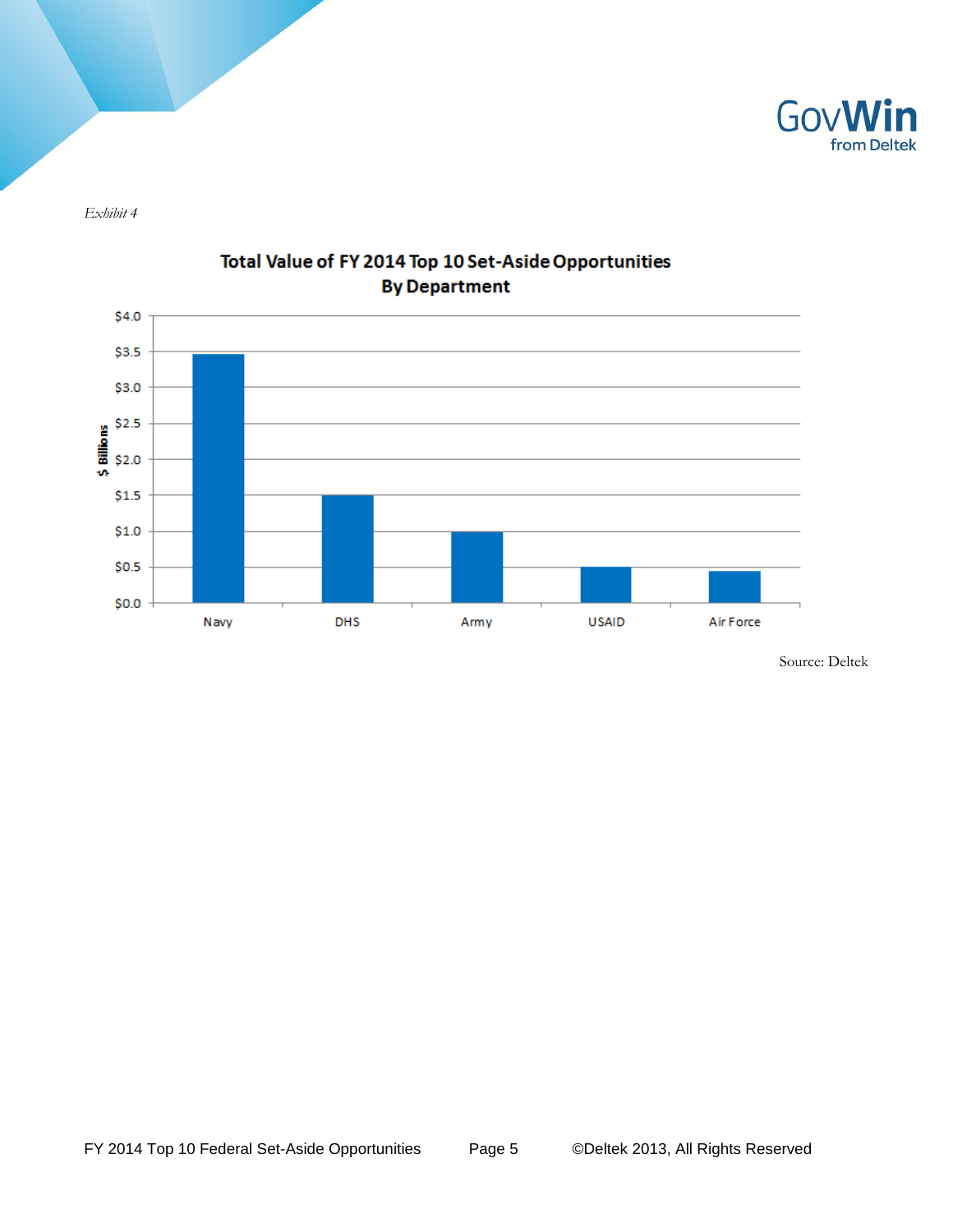

# **Top Ten Set-Aside Opportunities by Socio- Economic Status**

Like last year, top set-asides are being competed as small business set-asides more often than through other small business categories, such as 8(a) and Service Disabled Veteran-Owned Small Businesses (SDVOSBs) (*Exhibit 5*). This year, we see an increase in total contract value associated with SDVOSB competitions; last year the total SDVOSB value was less than \$1 billion.

*Exhibit 5*



# Total Value of FY 2014 Top 10 Set-Aside Opportunities **By Socio-Economic Status**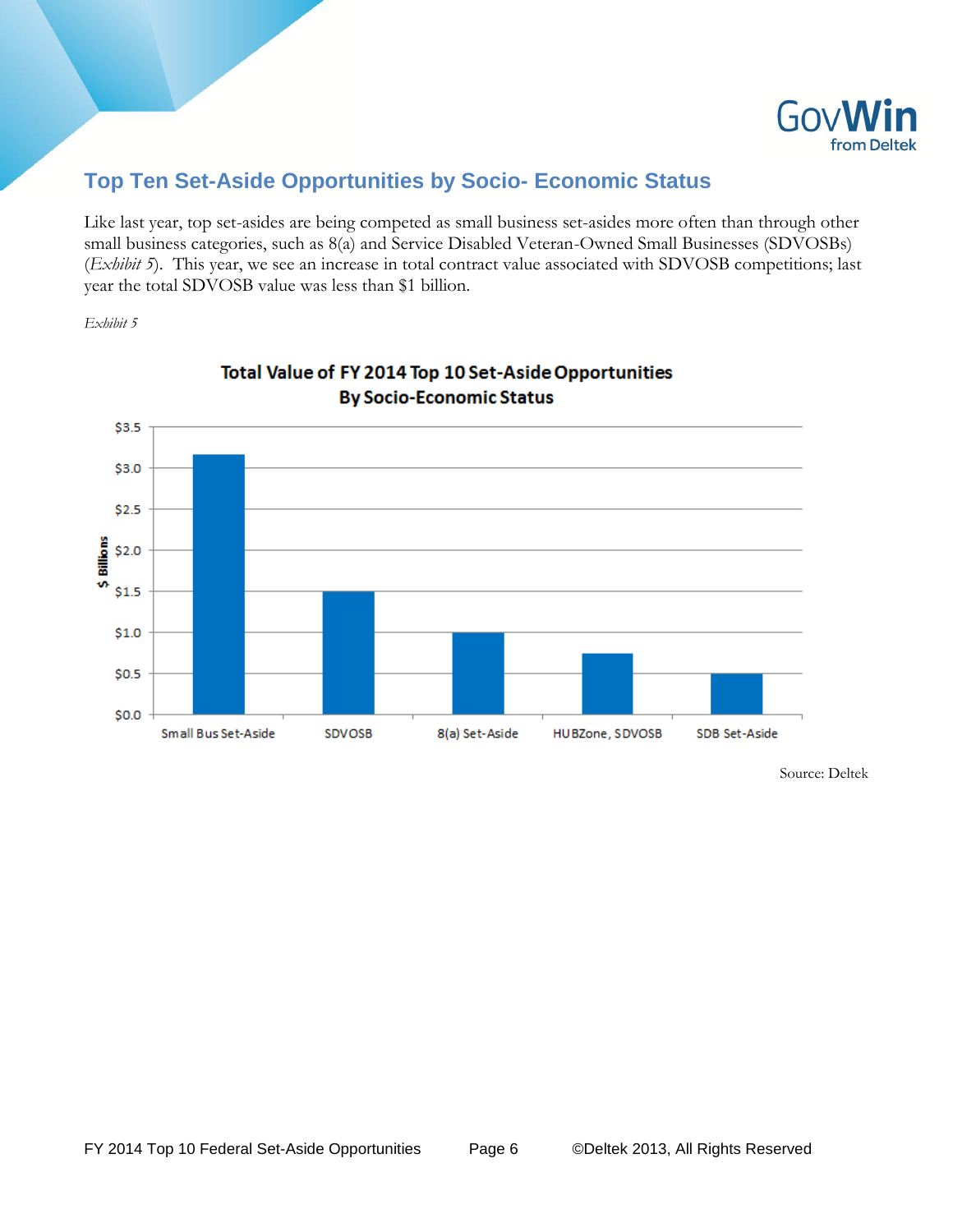

# **Top Ten Set-Aside Opportunities by Primary Requirement**

At \$3.2 billion, close to half of this year's top set-asides are for professional services, which include administrative/logistics/support and consulting services requirements. IT- related opportunities account for just under \$2 billion, followed by Architecture, Engineering and Construction (AEC), and Engineering/ Scientific requirements.

*Exhibit 6*



# Total Value of FY 2014 Top 10 Set-Aside Opportunities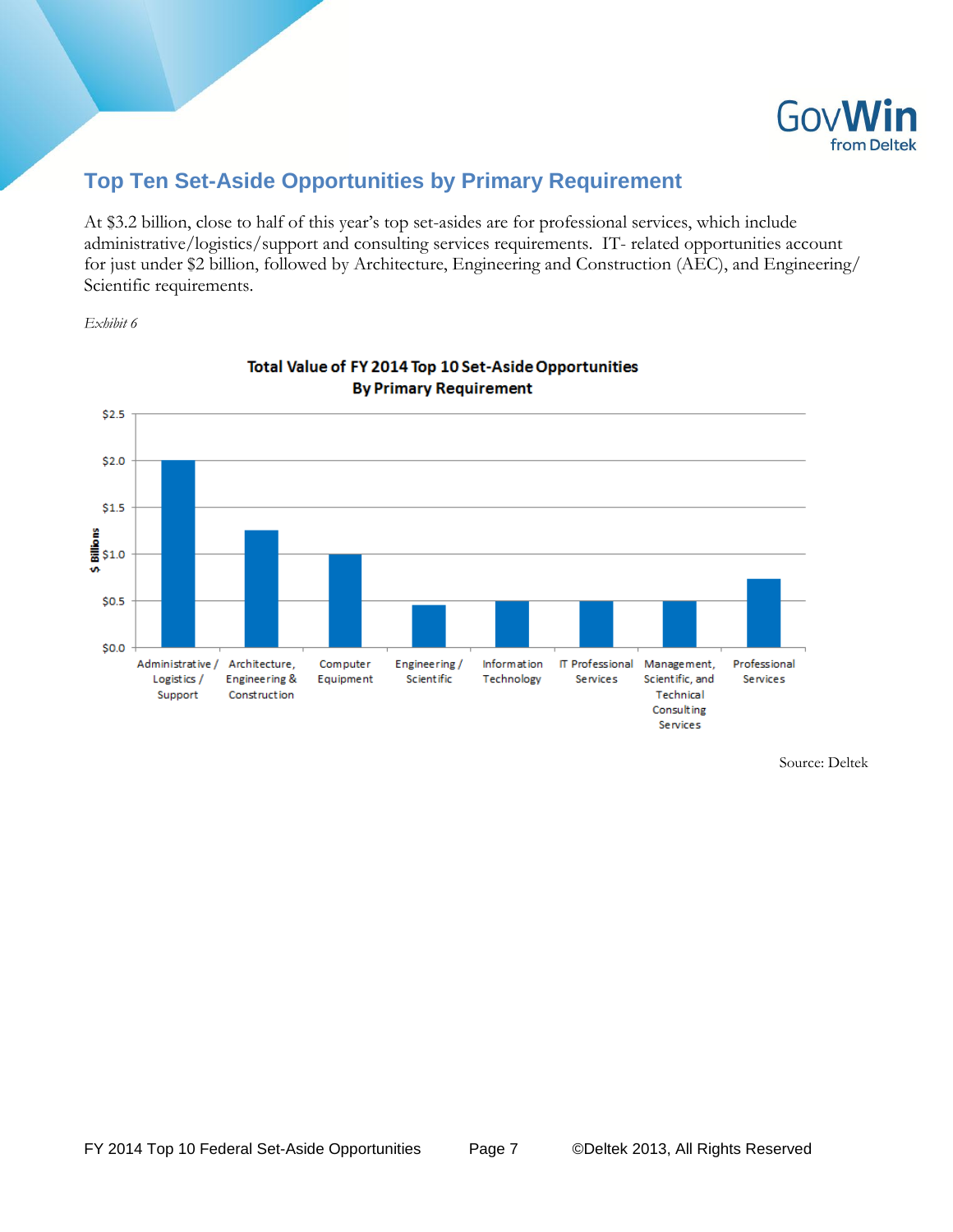

*Exhibit 7*

# **FY 2014 Top 10 Federal Set-Aside Opportunities Quick Reference List**

\* Deltek Estimate

| Rank           | Dept.        | <b>Program Title</b>                                                                                                                          | Est. RFP<br>Date | Est.<br><b>Award</b><br>Date | Est.<br>Value | Competition<br><b>Type</b>     | <b>NAICS</b><br>Code |
|----------------|--------------|-----------------------------------------------------------------------------------------------------------------------------------------------|------------------|------------------------------|---------------|--------------------------------|----------------------|
| $\mathbf{1}$   | <b>DHS</b>   | <b>Program Management</b><br><b>Administrative Clerical and</b><br><b>Technical Services</b>                                                  | Dec-2013*        | Jun-2014*                    | $$1.5B*$      | SDVOSB                         | 541611               |
| 2              | <b>Navy</b>  | <b>Private Branch Exchange Routers</b><br><b>Switches and Related Equipment</b><br>and Accessories                                            | Oct-2013*        | Jan-2014*                    | \$990M        | 8(a) Set-Aside                 | 334210               |
| 3              | <b>Navy</b>  | <b>HUBZone and SDVOSB Set-aside</b><br><b>New Construction Renovation of</b><br><b>General Building Construction</b><br><b>MACC</b>           | Dec-2013*        | Apr-2014*                    | \$750M        | HUBZone,<br><b>SDVOSB</b>      | 236220               |
| $\overline{4}$ | <b>Navy</b>  | <b>Global Business Support</b>                                                                                                                | Nov-2013*        | Jun-2014*                    | \$730M*       | Small Bus Set-<br>Aside        | 561320               |
| 5              | <b>USAID</b> | Single Award IQC for a<br><b>Procurement Service Agent for</b><br><b>Laboratory Supplies for Global</b><br><b>Health Supply Chain Program</b> | Dec-2013*        | Apr-2014*                    | \$500M        | SDB Set-Aside                  | <b>TBD</b>           |
| 6              | <b>Navy</b>  | <b>MACC for New Construction</b><br><b>Renovation of General Building</b><br>Construction                                                     | Nov-2013*        | Aug-2014*                    | \$500M*       | Small Bus Set-<br>Aside        | 236220               |
| $\overline{7}$ | Army         | <b>Space and Missile Defense</b><br><b>Advisory and Assistance Services</b>                                                                   | Jan-2014*        | Sep-2014                     | \$496M        | Small Bus Set-<br>Aside        | 541330               |
| 8              | <b>Navy</b>  | <b>Program and Systems Support -</b><br><b>Small Business</b>                                                                                 | Nov-2013*        | Mar-2014*                    | \$493M        | <b>Small Bus Set-</b><br>Aside | 541330               |
| 9              | Army         | <b>Unified Field Support Services for</b><br><b>Project Manager Mission</b><br><b>Command Family of Systems</b>                               | Feb-2014*        | Jul-2014*                    | \$491M        | Small Bus Set-<br>Aside        | 541512               |
| 10             | Air<br>Force | <b>Contract for Space and Missile</b><br><b>Capabilities</b>                                                                                  | Jun-2014*        | Aug-2015*                    | \$450M*       | Small Bus Set-<br>Aside        | 541712               |

Source: Deltek

1. Deltek RFP estimate dates are based on what it believes is the earliest an RFP could be released by government to ensure industry does not miss any procurement activity. As a result, dates will frequently shift to later dates as the government solidifies its acquisition plans.

2. The assigned values vary between published values, government estimates, and Deltek estimated values. For its estimated values, Deltek reports the highest possible contract value for any opportunity.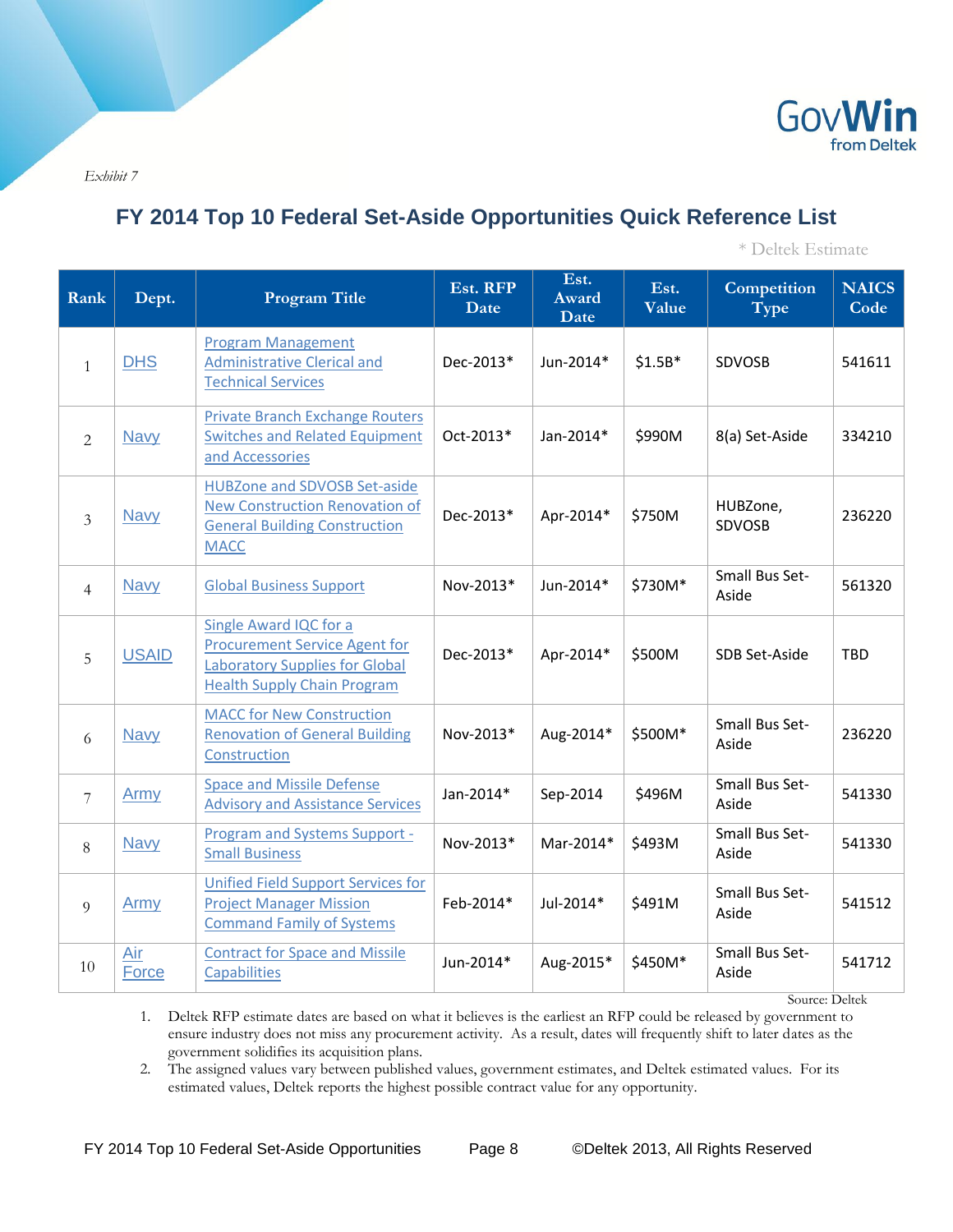

# *FY 2014 Top 10 Set-Aside Opportunity List: Summary and What You Need to Know*

**1) Program Management Administrative Clerical and Technical Services (PACTS II)** (Opportunity ID: [75503](http://iq.govwin.com/neo/opportunity/view/75503) )

| Agency:                  | Homeland Security / Directorate for Management |
|--------------------------|------------------------------------------------|
| Est. Value:              | \$1.5 billion (Deltek Estimate)                |
| <b>Competition Type:</b> | Service Disabled Veteran Owned Small Business  |
| <b>NAICS Code:</b>       | 541611                                         |
| <b>Size Standard:</b>    | \$14 million in annual receipts                |
| Duration:                | 5 years (2 year base and 3 x 1 year options)   |
| Incumbent(s):            | 28 companies                                   |
| <b>RFP Date:</b>         | December 2013 (Deltek Estimate)                |
| <b>Award Date:</b>       | June 2014 (Deltek Estimate)                    |
| <b>Primary Offering:</b> | Administrative/Logistics/Support               |

#### **Summary:**

The Department of Homeland Security (DHS) has a continuing requirement for Program Management, Administrative, Clerical, and Technical Services (PACTS).

As a follow-on effort, the PACTS II acquisition will continue as a suite of indefinite-delivery indefinitequantity contracts for non-IT services that enable DHS to accomplish mission objectives and are designed to offer a broad range of services and solutions to fulfill the majority of component and departmental service needs.

The government has indicated that one of the contemplated approaches for PACTS II is that the program would consist of two Functional Categories (FC):

- FC1: Program Management, Technical, and Operations Services (PT&OS). The FC will include NAICS 541611, 541330, 561410, 561421, 561431, 541614, 541620, 541690, 561492, and 561499. The small business size standard is \$14 million.
- FC2: Administrative Services (A). FC2 will include NAICS 561110. The small business size standard is \$6 million.

There would be separate IDIQ contracts for each FC grouping.

## **What You Need to Know:**

 The Contracting Office confirmed that the current PACTS contracts are anticipated to expire in August 2014. The PACTS II solicitation is anticipated to be released before the end of CY2013, with awards anticipated to be issued no later than 3QFY2014. The contracting office released a Request for Information (RFI) in August 2013.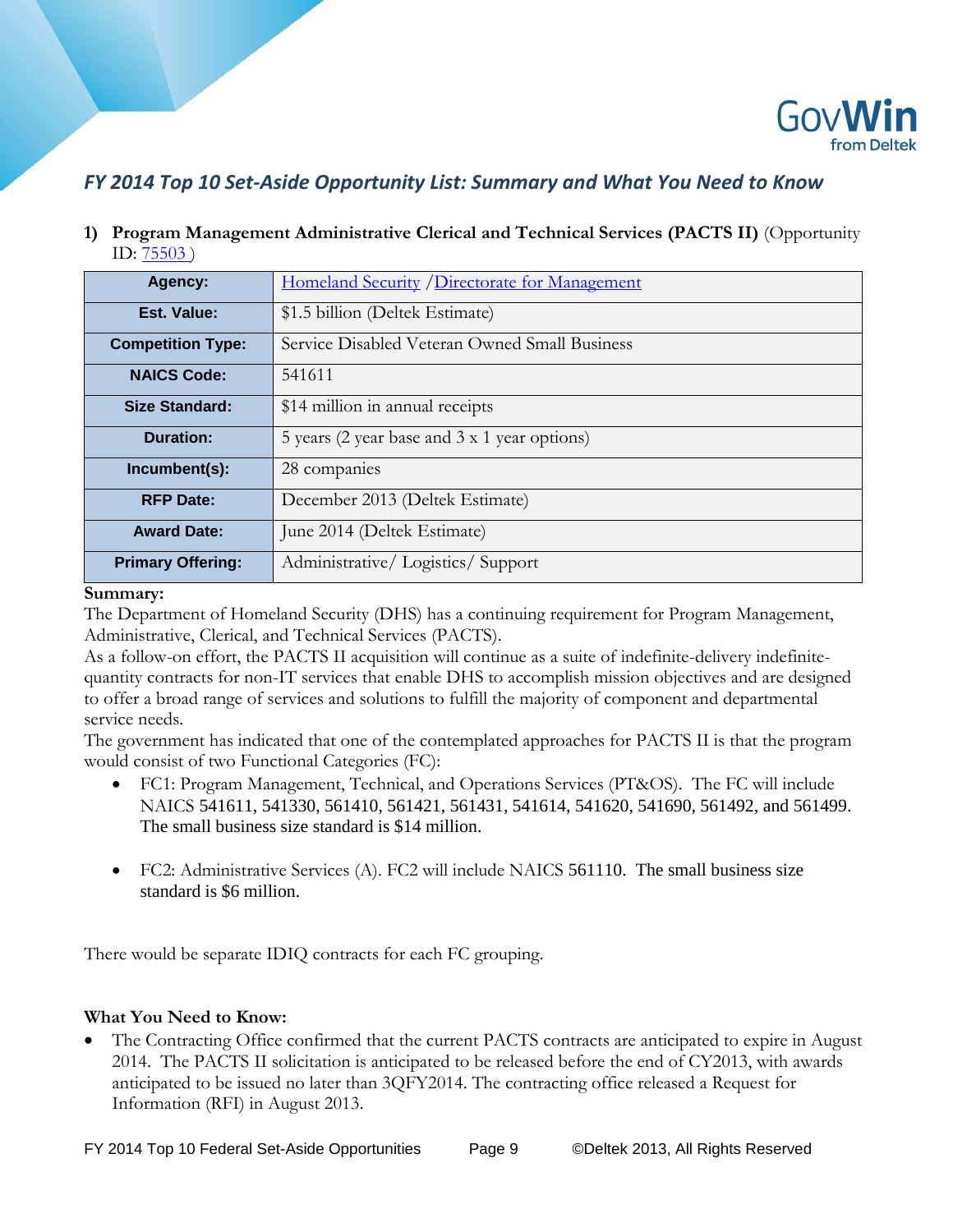

- The PACTS acquisition was competed as a total set-aside for Service-Disabled Veteran-Owned Small Businesses (SDVOSBs). Going forward, DHS plans on establishing a similar set-aside requirement under PACTS II.
- The government has published that \$649 million in task orders have been awarded under PACTS, and that by the end of the period of performance, the cumulative obligated value is anticipated to exceed \$1billion, if all options are exercised and all task orders are completed.
- Total reported spending to date is \$432 million. Longview-Fedconsulting JV LLC has the highest level of reported obligations, 34 percent, followed by Veterans Enterprise Technology Solutions (VETS) with 19.8 percent, and Teracore with 15.6 percent.
- The approach being considered for PACTS II differs from PACTS, where there were four Functional Categories (FC):
	- o FC1: Program Management Advisory and assistance services on administrative management issues, such as financial planning and budgeting, equity and asset management, records management, office planning, strategic and organizational planning, site selection, and business process improvement. NAICS 54161; Business Size Standard \$6.5 million.
	- o FC2: Administrative Day-to-day office administrative services such as financial planning, billing and record keeping, and personnel. NAICS 561110; Business Size Standard \$6.5 million.
	- o FC3: Clerical General clerical services such as document writing and editing, phone calls/ answering, and office support services. NAICS 561431, 561410, and 561421; Business Size Standard \$6.5 million
	- o FC4: Technical Support Services Services in the support of physical laws and principles of engineering in the design, development and utilization of machines, materials, instruments, structures, processes, and systems. NAICS 541330; Business Size Standard \$4.5 million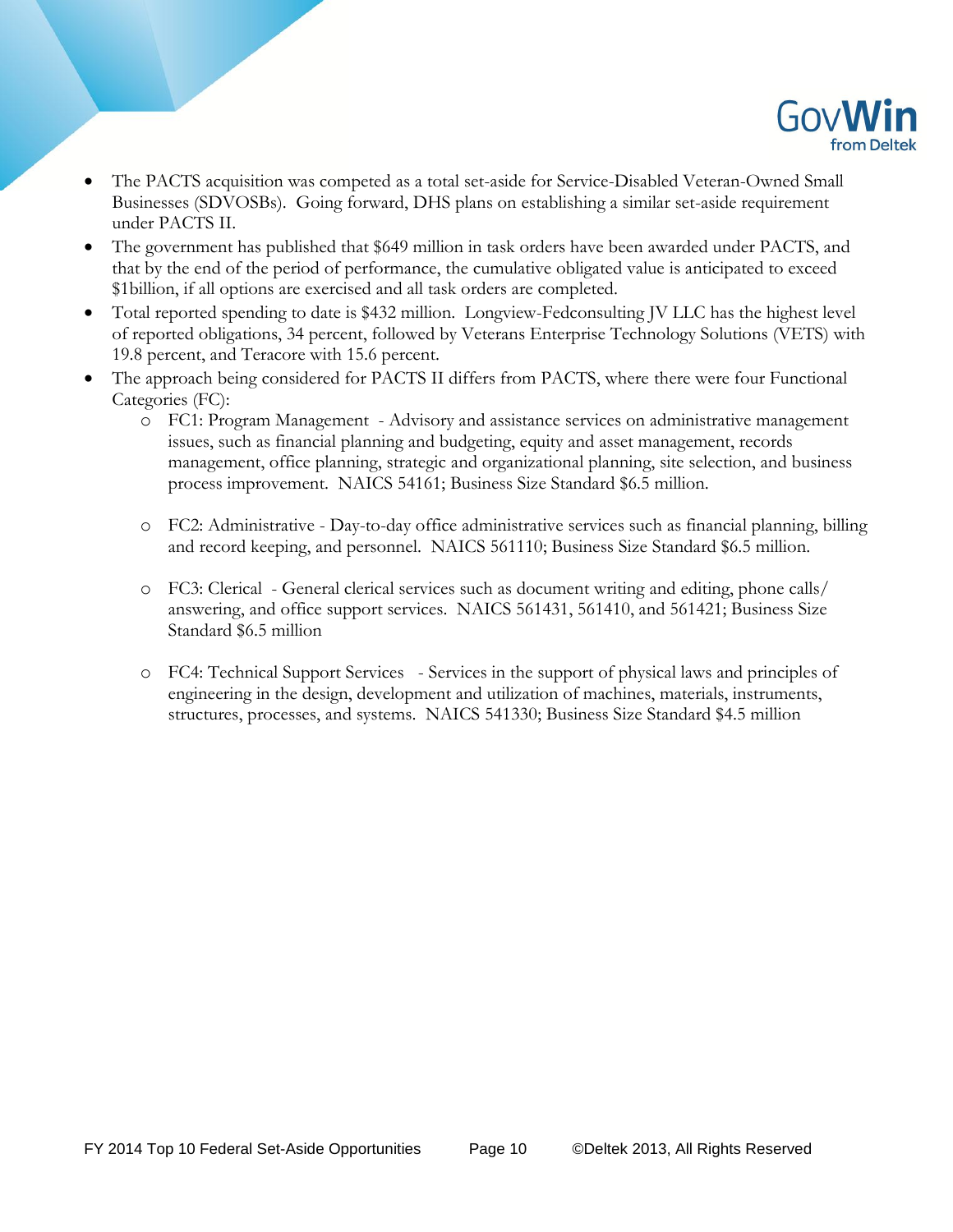

**2) Private Branch Exchange (PBX) Routers Switches and Related Equipment and Accessories** (Opportunity ID: **99569**)

| Agency:                  | Navy/ Space and Naval Warfare Systems Command / SPAWAR<br><b>Systems Center Atlantic</b> |
|--------------------------|------------------------------------------------------------------------------------------|
| Est. Value:              | \$990 million                                                                            |
| <b>Competition Type:</b> | 8(a) Set-Aside                                                                           |
| <b>NAICS Code:</b>       | 334210                                                                                   |
| <b>Size Standard:</b>    | 1000 employees                                                                           |
| Duration:                | 5 years (1 year base plus 4 x 1 year options)                                            |
| Incumbent(s):            | 9 companies                                                                              |
| <b>RFP Date:</b>         | October 2013 (Deltek Estimate)                                                           |
| <b>Award Date:</b>       | January 2014 (Deltek Estimate)                                                           |
| <b>Primary Offering:</b> | Computer Equipment                                                                       |

**Summary:**

SPAWAR Systems Center Atlantic (SSC LANT) has a requirement to provide a wide range of Commercial-Off-the-Shelf (COTS) Private Branch Exchange (PBX), Routers, Switches and related equipment and accessories.

Equipment identified will support SSC LANT in providing Commercial Off-The-Shelf (COTS) equipment to DOD and federal civilian agencies that will meet existing and future mission support requirements. Delivery orders will be competed among basic contract MAC awardees and describe the types and quantities of PBX, routers and switches, non-Enterprise Software Initiative (ESI) software and hardware maintenance related to the equipment, and incidental support required in support of respective sponsors. Tasking shall include the following: equipment/system/supply procurement; program management; technical support services; and warranty tracking.

- This is a follow-on effort. The existing contracts are expected to expire in May 2014, if all options are exercised. A presolicitation notice was issued in May 2013; the government anticipates the solicitation to be released on or about October 24, 2013.
- Total reported spending on the existing contracts is \$332 million, with almost 45 percent of the obligations made in FY 2011. The top two incumbent vendors are Strategic Communications, with 27 percent of the reported obligations, and Global Technology Resources, Inc., with 24 percent.
- Delivery order award determinations may be made on a lowest priced technically acceptable basis or a best value trade-off basis where performance and/or delivery schedule and price comparisons are made. In the event that better pricing is available for specific items across different contractor's proposals, the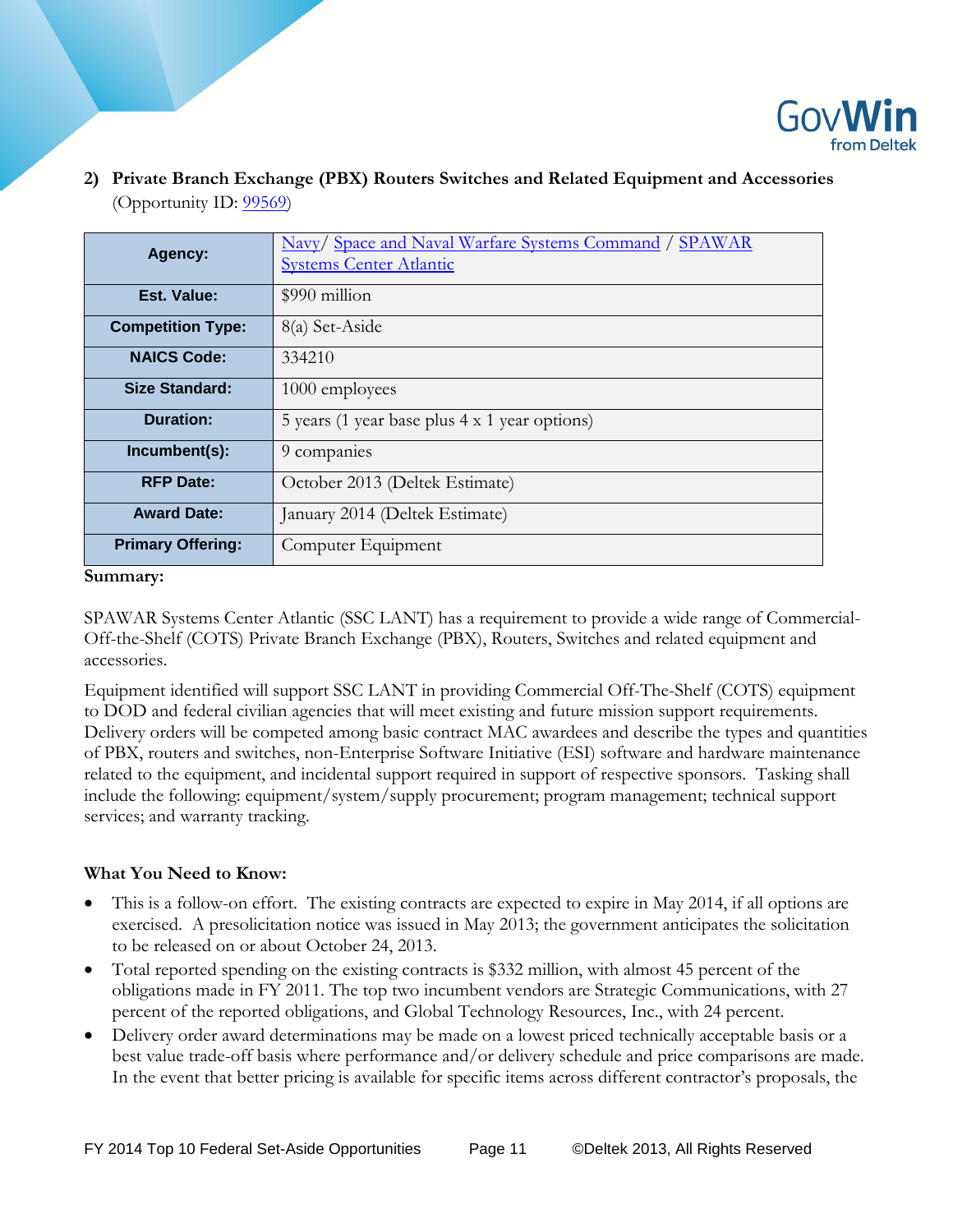

government may split delivery order awards among offers to pick and choose the best price of individual items.

- Work will not be performed Iraq, Afghanistan, Kuwait, and Pakistan.
- Some personnel associated with this contract shall possess a SECRET clearance. These programs/tasks include, as a minimum, contractor personnel having the appropriate clearances required for access to classified data as required.
- The majority of the work under this contract shall be performed at the contractor's facility. Incidental services will be performed at SSC LANT and other locations in accordance with individual delivery orders.

# **3) HUBZone and SDVOSB Set-Aside New Construction Renovation of General Building Construction Multiple Award Construction Contract (MACC)** (Opportunity ID: **[80217](http://iq.govwin.com/neo/opportunity/view/80217)**)

| Agency:                  | Navy/ Naval Facilities Engineering Command (NAVFAC)/ NAVFAC<br>Southwest                                                                                               |
|--------------------------|------------------------------------------------------------------------------------------------------------------------------------------------------------------------|
| Est. Value:              | \$750 Million                                                                                                                                                          |
| <b>Competition Type:</b> | HUBZone, Service Disabled Veteran Owned Small Business (SDVOSB)                                                                                                        |
| <b>NAICS Code:</b>       | 236220                                                                                                                                                                 |
| <b>Size Standard:</b>    | \$33.5 million in annual receipts                                                                                                                                      |
| <b>Duration:</b>         | 5 years (1 year base plus 4 x 1 year options)                                                                                                                          |
| Incumbent(s):            | Dimensions Construction, Halpert Construction, Hal Hays Construction, I.E.<br>-Pacific, Inc., KOO Construction, Souza Construction, Peter Vander Werff<br>Construction |
| <b>RFP Date:</b>         | December 2013 (Deltek Estimate)                                                                                                                                        |
| <b>Award Date:</b>       | April 2014 (Deltek Estimate)                                                                                                                                           |
| <b>Primary Offering:</b> | Architecture, Engineering & Construction                                                                                                                               |

#### **Summary:**

NAVFAC Southwest, Capital Improvement Contract Core has a continuing requirement for New Construction/Renovation of General Building Construction. Types of projects may include, but are not limited to: administration buildings, school buildings, hospitals, auditoriums, fire stations, gymnasiums, office buildings, hangars, laboratories, and parking structures.

- This is a follow-on effort. The incumbent MACC holders are still active and anticipated to expire in April 2014, if all options are exercised.
- This is planned as a HUBzone/SDVOSB MACC.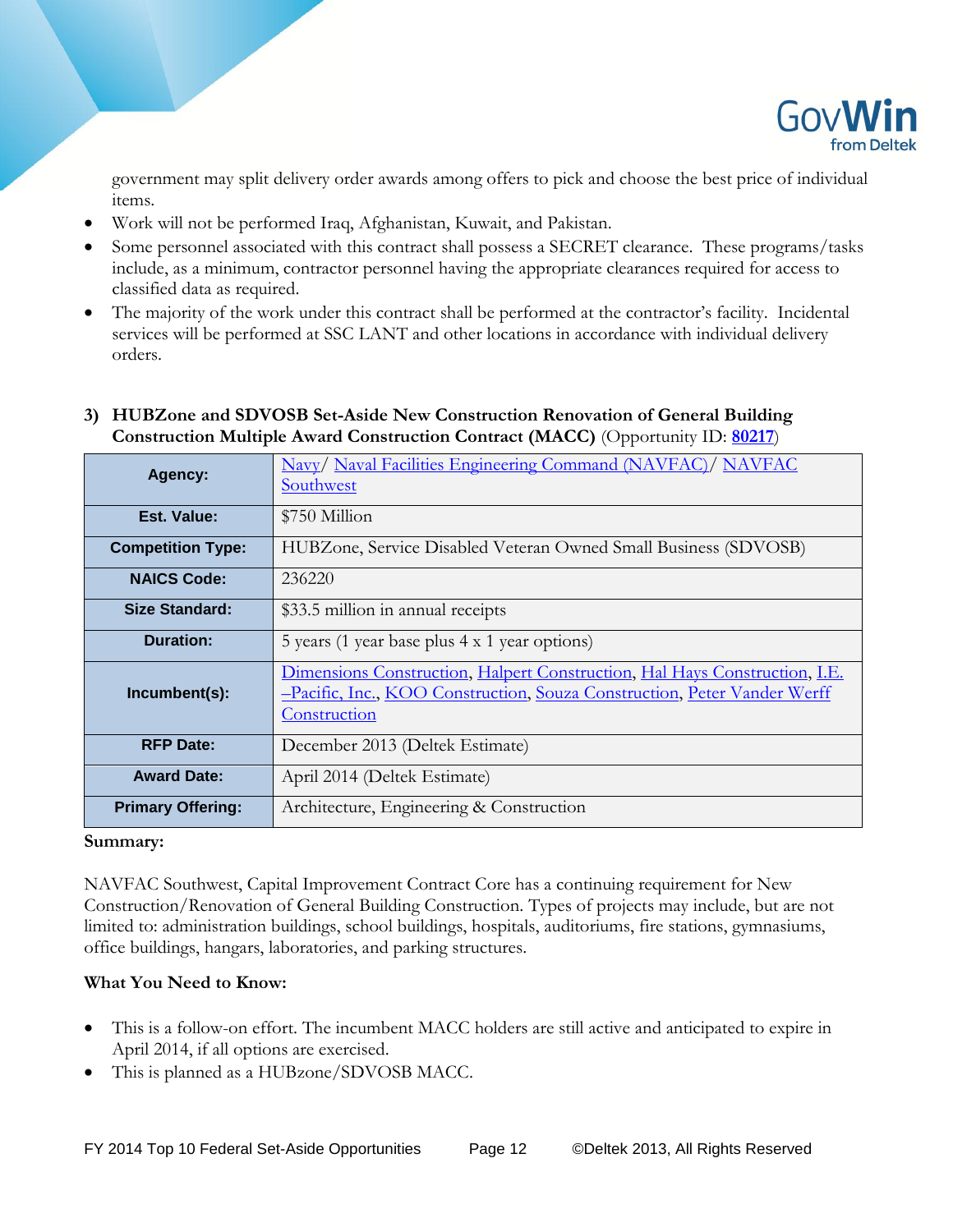

- The current contracts have had \$212 million in reported spending from FY 2009 2013, with a peak in FY11 of \$67 million. Halbert Construction has received the majority, 32 percent, of the reported obligations, followed by Hal Hays Construction with 20 percent. All contractors have received at least 5 percent of the reported obligations.
- The anticipated places of performance would be within California, New Mexico and Arizona.
- The contracting office released a presolicitation notice in January 2013 for a *similar* HUBzone/SDVOSB MACC, but with different areas of responsibility. Please refer to GovWin IQ Opportunity 95861 for additional information.

| Agency:                  | Navy / Naval Supply Systems Command/ Fleet Logistics Center San<br>Diego |
|--------------------------|--------------------------------------------------------------------------|
| Est. Value:              | \$730 million (Deltek Estimate)                                          |
| <b>Competition Type:</b> | <b>Small Business Set-Aside</b>                                          |
| <b>NAICS Code:</b>       | 561320                                                                   |
| Size Standard:           | \$25.5 million in annual receipts                                        |
| Duration:                | 5 years (1 year base plus 4 x 1 year options)                            |
| Incumbent(s):            | 24 companies                                                             |
| <b>RFP Date:</b>         | June 2013 (Deltek Estimate)                                              |
| <b>Award Date:</b>       | June 2014 (Deltek Estimate)                                              |
| <b>Primary Offering:</b> | Professional Services                                                    |

## **4) Global Business Support (GBS) – Umbrella Report** (Opportunity ID: [103610\)](http://iq.govwin.com/neo/opportunity/view/103610)

#### **Summary:**

The Fleet Logistics Center San Diego (FLCSD) contracting department has a requirement for Global Business Support (GBS) services. The GBS MAC program will provide non-personal contract labor support throughout all fifty United States, as well as Washington, D.C., Puerto Rico and Guam.

There are twelve functional areas included in the GBS MAC program: administrative support and clerical services; quarters management services; healthcare services (except doctors, nurses or physician assistants); information and arts; information technology; maritime material handling; mechanics, maintenance and repair; plant and system operation; engineering/technical support; mobile equipment operation; financial management; specialized technology; industrial services; and general services and support.

The GBS MACs are awarded for specific geographical areas. The areas are established as follows:

AREA I: FLC Pearl Harbor: Navy Region Hawaii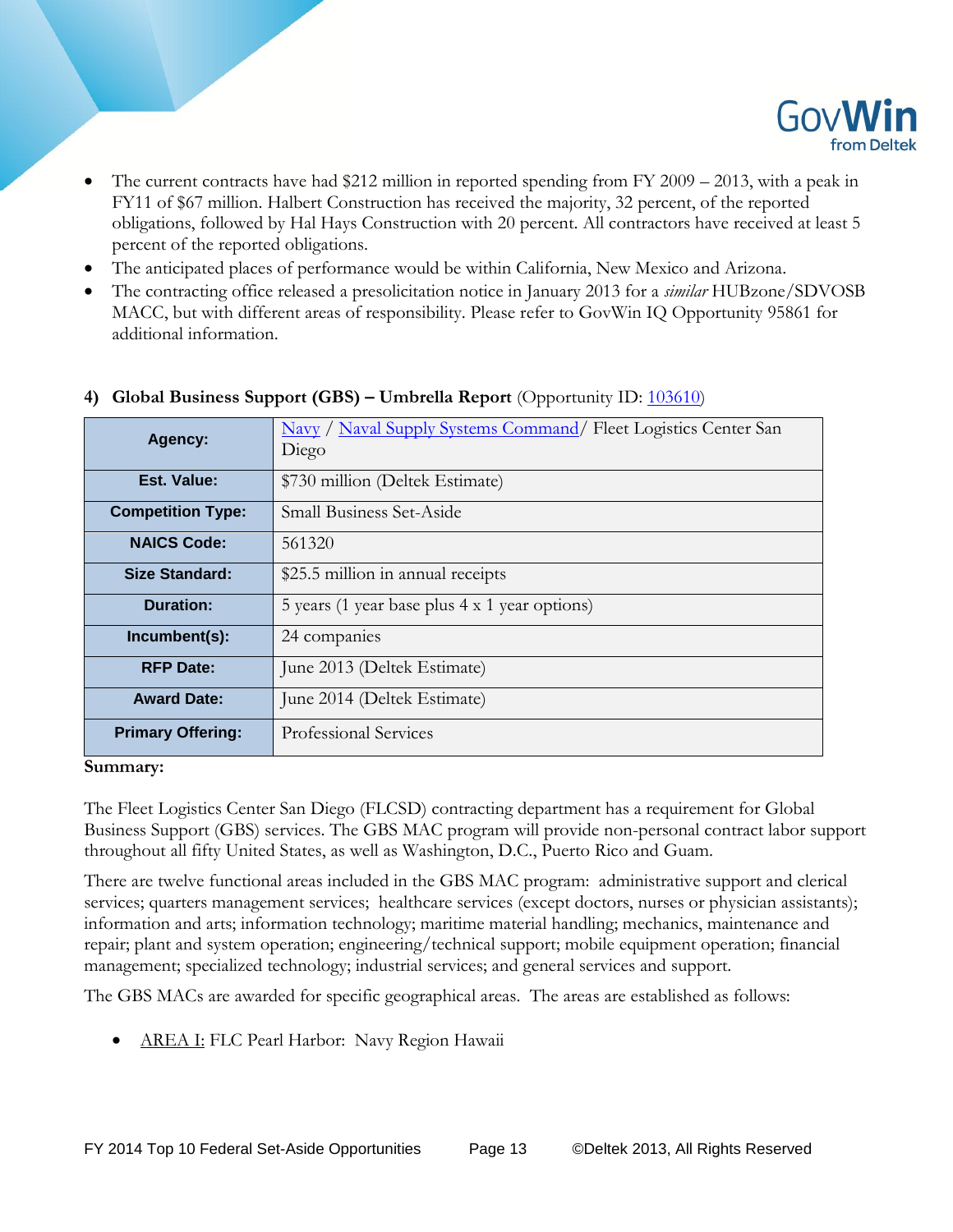

- AREA II: FLC San Diego: Navy Region Southwest (Arizona, California, Colorado, Nevada, New Mexico, and Utah) and FLC Puget Sound: Navy Region Northwest (Alaska, Idaho, Montana, Oregon, Washington, and Wyoming).
- AREA III: FLC Jacksonville: Navy Region Southeast (Alabama, Florida, Georgia, Louisiana, Mississippi, South Carolina, Texas, and Puerto Rico)
- AREA IV: FLC Norfolk: Navy Region Washington; Navy Region Mid-Atlantic; and Navy Region Midwest (Arkansas, Connecticut, Delaware, District of Columbia, Illinois, Indiana, Iowa, Kansas, Kentucky, Maine, Maryland, Massachusetts, Michigan, Minnesota, Missouri, Nebraska, New Hampshire, New Jersey, New York, North Carolina, North Dakota, Ohio, Oklahoma, Pennsylvania, Rhode Island, South Dakota, Tennessee, Vermont, Virginia, West Virginia and Wisconsin).

The government has planned two acquisitions for the GBS MACs based on the areas identified:

- [Global Business Support Area I](http://iq.govwin.com/neo/opportunity/view/98456) Tracked as GovWin IQ Opportunity 98456
- [Global Business Support Areas II-IV](http://iq.govwin.com/neo/opportunity/view/103444) Tracked as GovWin IQ Opportunity 103444

## **What You Need to Know:**

.

- This is a follow-on effort. The existing contracts are anticipated to expire in August 2014, if all options are exercised.
- GBS MACs are for Service Contract Act covered services with incidental professional support. The government intends to negotiate Indefinite Delivery, Indefinite Quantity (IDIQ) contracts with the ability to award Firm Fixed Price (FFP) and/or Cost Plus Fixed Fee (CPFF) task orders.
- Total reported spending on the existing GBS MAC program is \$141 million. Of the 24 incumbents, only eight have received obligations. Quantell, Inc. has received the majority, with 35 percent, followed by Coastal Management Solutions with 23 percent.
- When reviewing the reported spending by place of performance, the top states for reported obligations are California, with \$35 million, followed by Maryland, with \$23 million, and Florida and Virginia, each with approximately \$17 million.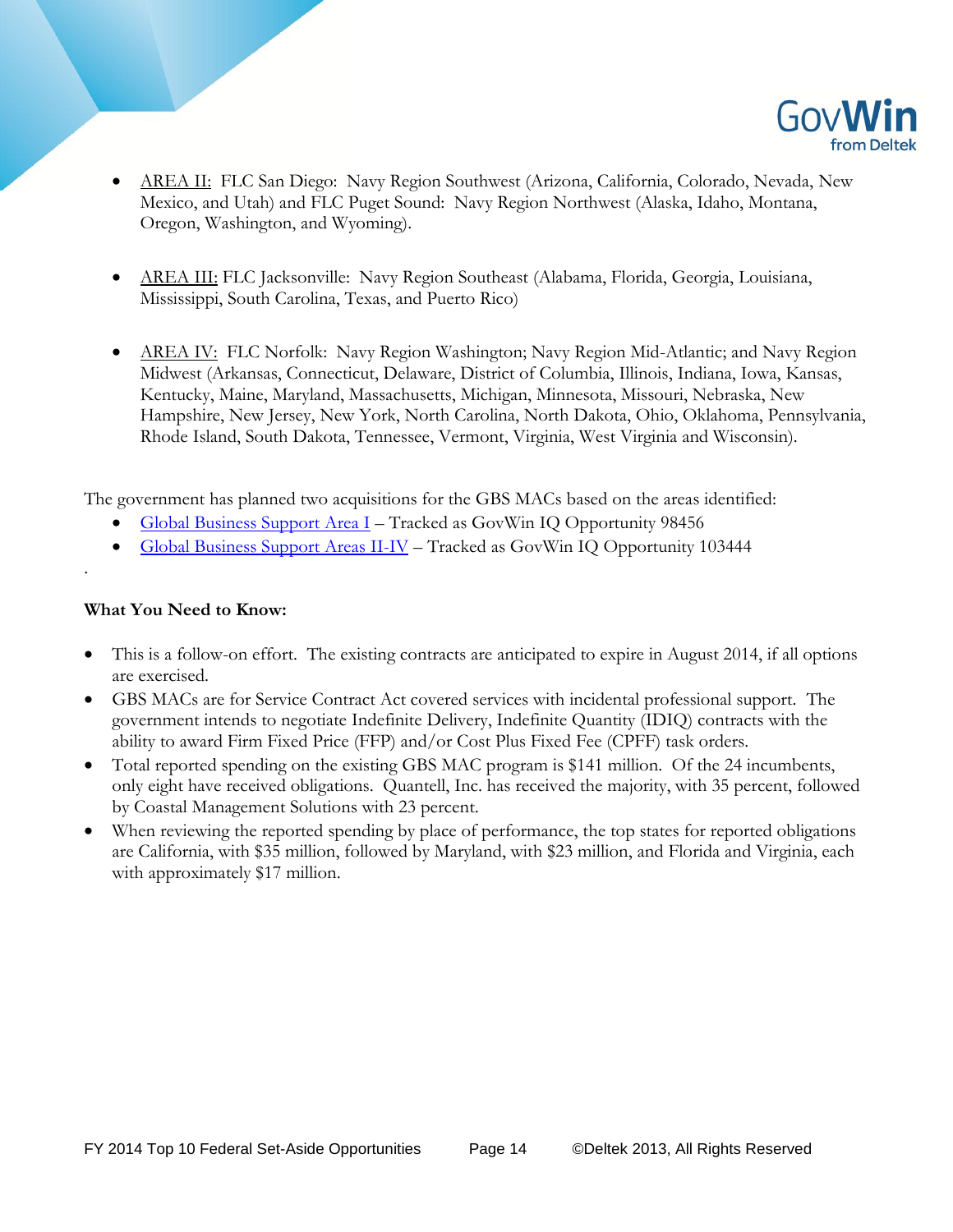

**5) Single Award IQC for a Procurement Service Agent for Laboratory Supplies for Global Health Supply Chain (GHSC) Program** (Opportunity ID: [100755\)](http://iq.govwin.com/neo/opportunity/view/100755)

| Agency:                     | Agency for International Development/ Bureau for Global Health                              |
|-----------------------------|---------------------------------------------------------------------------------------------|
| Est. Value:                 | \$500 million (Deltek Estimate)                                                             |
| <b>Competition Type:</b>    | <b>Small Business Set-Aside</b>                                                             |
| <b>NAICS Code:</b>          | <b>TBD</b>                                                                                  |
| Size Standard:              | <b>TBD</b>                                                                                  |
| Duration:                   | 8 years (5 years base plus 1 x 3 year option)                                               |
| Incumbent(s):               | Deltek has confirmed that this is a new requirement; therefore, there are<br>no incumbents. |
| <b>RFP Date:</b>            | December 2013 (Deltek Estimate)                                                             |
| <b>Award Date:</b>          | April 2013 (Deltek Estimate)                                                                |
| <b>Primary Requirement:</b> | Administrative/Logistics/Support                                                            |

#### **Summary:**

The United States Agency for International Development (USAID), Bureau for Global Health, has a requirement for Procurement Service Agent for Laboratory Supplies and Equipment. This contract will be set aside for small businesses and will serve the requirements of the President's Emergency Plan for AIDS Relief (PEPFAR). Its primary focus is the procurement and freight forwarding of HIV/AIDS Rapid Test Kits (RTKs).

Requirements include the design, implementation and maintenance of a program that has two elements: procurement and freighting of RTKs. In support of this program, an information system that tracks and traces all elements of procurement and delivery, including QA, is also required.

- An Industry Day is planned for October 31, 2013.
- Successful implementation of USAID's health programs is dependent on an uninterrupted supply of rapid test kits, which play a critical role toward achieving the goals of PEPFAR. The availability of diagnostic commodities is critical to achieving the administration's goal of testing and treatment of six million people by the end of 2015.
- This contract will constitute one of USAID's principle mechanisms for procuring RTKs during the period of performance of the contract.
- This procurement is one of multiple FY 2014 procurements planned by USAID in support of the GHSC. Deltek is tracking all of the procurements via GovWin IQ Opportunity [103035.](http://iq.govwin.com/neo/opportunity/view/103035)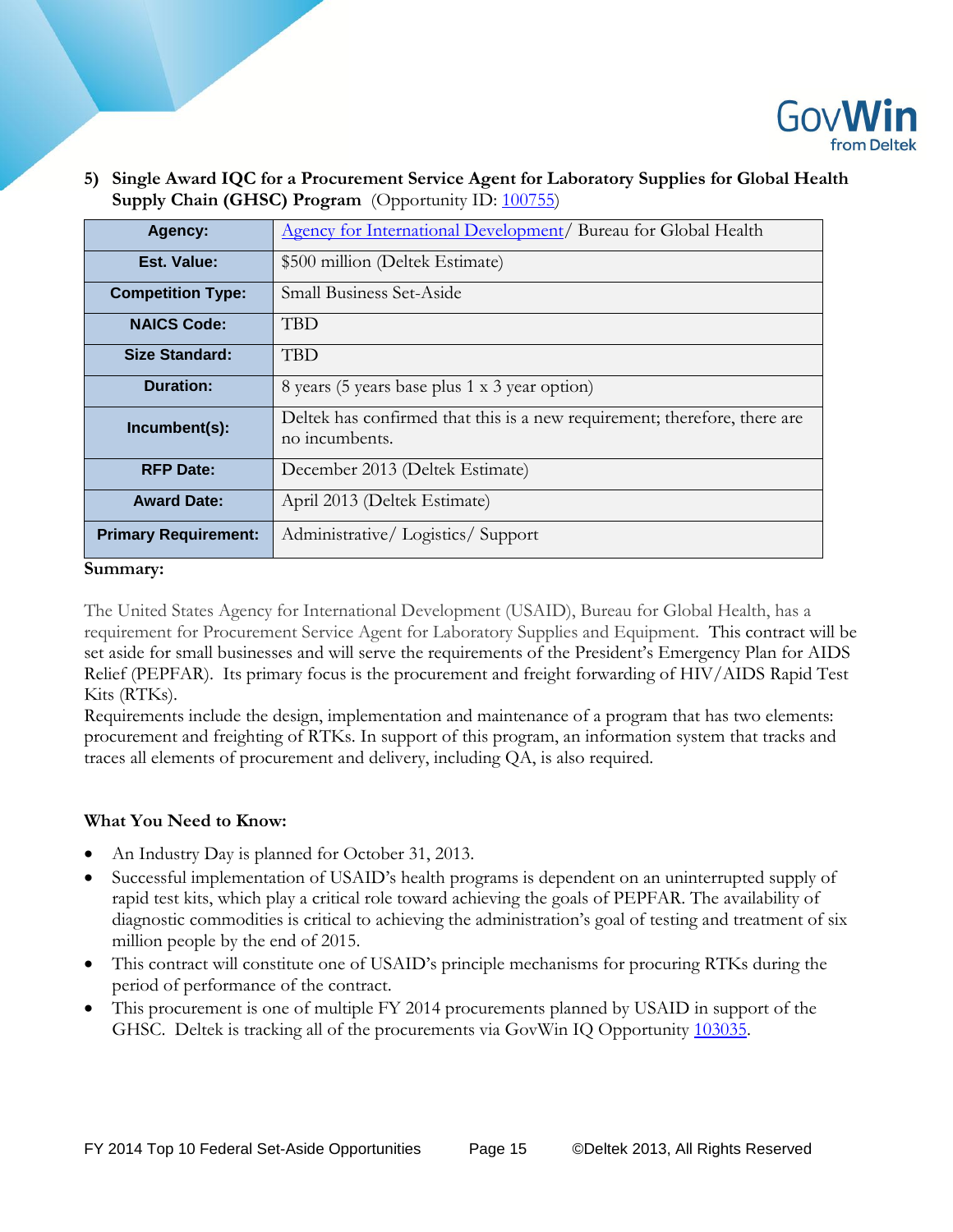

**6) Multiple Award Construction Contract (MACC) for New Construction and Renovation of General Building Construction** (Opportunity ID: [79662\)](http://iq.govwin.com/neo/opportunity/view/79662)

| Agency:                     | Navy/ Naval Facilities Engineering Command (NAVFAC)/ NAVFAC<br>Southwest |
|-----------------------------|--------------------------------------------------------------------------|
| Est. Value:                 | \$500 million (Deltek Estimate)                                          |
| <b>Competition Type:</b>    | <b>Small Business Set-Aside</b>                                          |
| <b>NAICS Code:</b>          | 236220                                                                   |
| <b>Size Standard:</b>       | \$33.5 million in annual receipts                                        |
| Duration:                   | 5 years (1 year base plus 4 x 1 year options)                            |
| Incumbent(s):               | 8 companies                                                              |
| <b>RFP Date:</b>            | November 2013 (Deltek Estimate)                                          |
| <b>Award Date:</b>          | August 2014 (Deltek Estimate)                                            |
| <b>Primary Requirement:</b> | Architecture, Engineering & Construction                                 |

#### **Summary:**

NAVFAC Southwest has a follow-on requirement for a MACC New Construction and Renovation of General Building Construction. The work to be acquired under this solicitation is for new construction and repair by design-build or fully designed projects of general building construction at various locations within the NAVFAC Southwest area of responsibility, including but not limited to California, Arizona, Nevada, Utah, Colorado, and New Mexico.

- In July 2013, a government representative from NAVFAC Southwest stated that the follow-on to the Small Business MACC is in the acquisition planning phase and is slated to be awarded in FY 2014.
- The incumbent contracts have a combined estimated maximum ceiling value of \$500,000,000. Task Order ranges are from \$7,000,000-\$15,000,000. Deltek anticipates any follow-on requirement to be equal or greater in value.
- Total reported spending since FY 2009 is \$306.5 million. The top four incumbent contractors are Bilbro Construction Company, A&D GC, Inc., I.E.-Pacific, Inc., and Allen Engineering Contractor. All four contractors have received between 18 to 20 percent of the total reported obligations.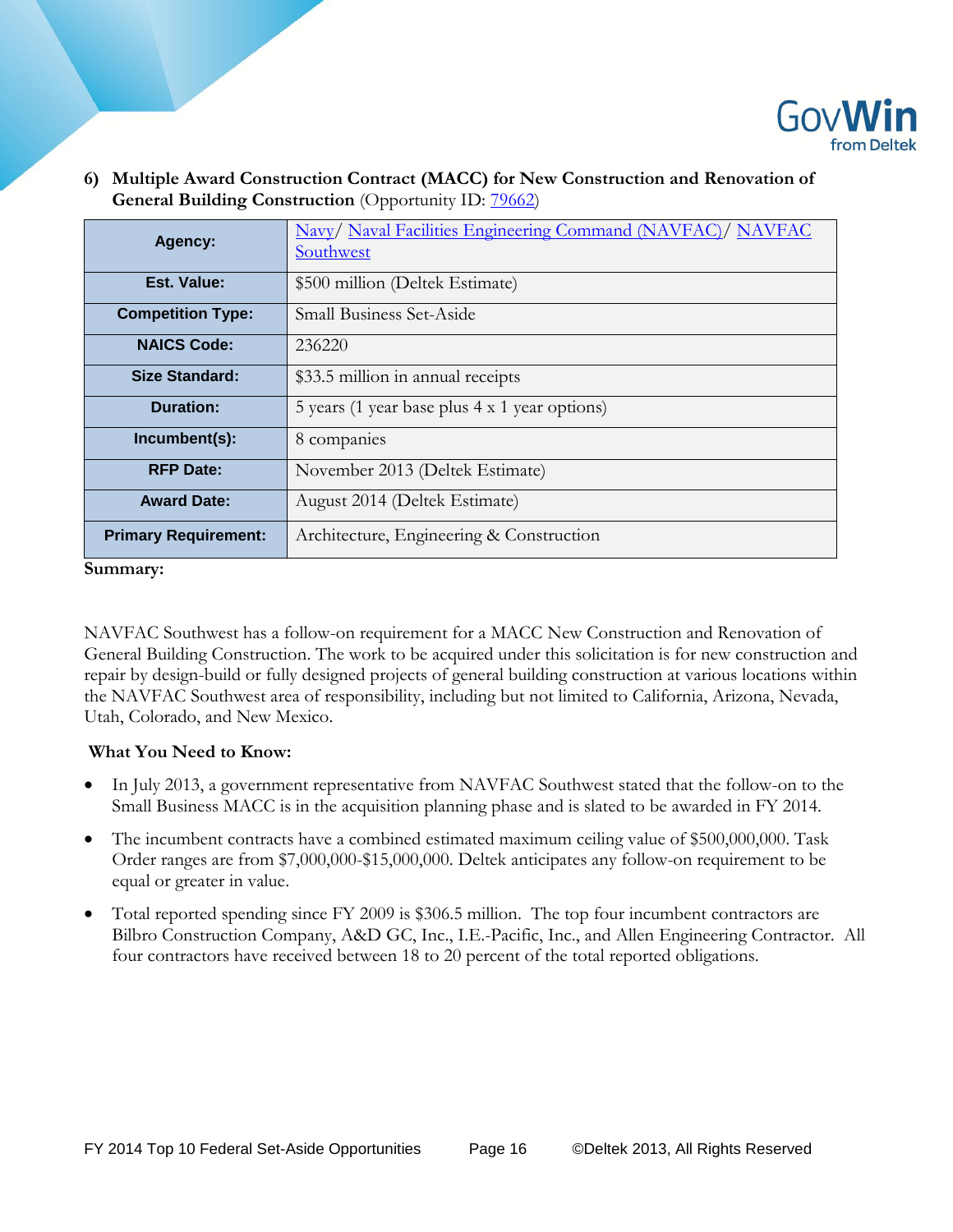

| Agency:                     | <b>Army/Army Space and Missile Defense Command/ Operations/First</b><br>Space Brigade                       |
|-----------------------------|-------------------------------------------------------------------------------------------------------------|
| Est. Value:                 | \$496 million                                                                                               |
| <b>Competition Type:</b>    | <b>Small Business Set-Aside</b>                                                                             |
| <b>NAICS Code:</b>          | 541330                                                                                                      |
| <b>Size Standard:</b>       | \$14 million annual receipts, except \$35.5 million annual receipts for Military<br>and Aerospace Equipment |
| <b>Duration:</b>            | 5 years base                                                                                                |
| Incumbent(s):               | COLSA Corporation, System Studies and Simulation, Inc., SGIS, Odyssey<br><b>Systems Consulting Group</b>    |
| <b>RFP Date:</b>            | January 2014 (Deltek Estimate)                                                                              |
| <b>Award Date:</b>          | September 2014 (Government Estimate)                                                                        |
| <b>Primary Requirement:</b> | IT Professional Services                                                                                    |

#### **7) Space and Missile Defense Advisory and Assistance Services (SMDA2S)** (Opportunity ID: [61071\)](http://iq.govwin.com/neo/opportunity/view/61071)

#### **Summary:**

The Army Space and Missile Defense Command (USASMDC)/Army Strategic Command (ARSTRAT) Colorado Springs, has an ongoing requirement for non-personal advisory and assistance (A&AS) services to support principal agencies that collaborate with SMDC/ ARSTRAT

The government plans to issue a multiple award, indefinite delivery, indefinite quantity (IDIQ) in support of Scientific, Engineering and Technical Assistance (SETA) and operational support services to include definition, planning, development, and execution of Space, Missile Defense, Global Strike, Information Operations (IO), Cyber Operations (CO), Command, Control, Communications, Computers, Intelligence, Surveillance, and Reconnaissance (C4ISR), Transformational Communications Architecture (TCA), Blue Force Tracking, and related missions. The scope of this effort will span the breadth of USASMDC/ARSTRAT's operational mission requirements, to include those of collaborating stakeholders.

The primary requirements are anticipated to include: infrastructure and organizational support; intelligence; system engineering and integration; integrated logistic; emerging technologies; operations; exercise planning and execution; training; communications; staff support; and test and evaluation. Other areas that are anticipated in a limited capacity are simulation and modeling development and rapid prototyping, with limited procurement and fielding; and administrative services.

## **What You Need to Know:**

 This is a follow-on effort to Space and Missile Defense Initiatives (SMDIS) III. The existing contracts are anticipated to expire in September 2014.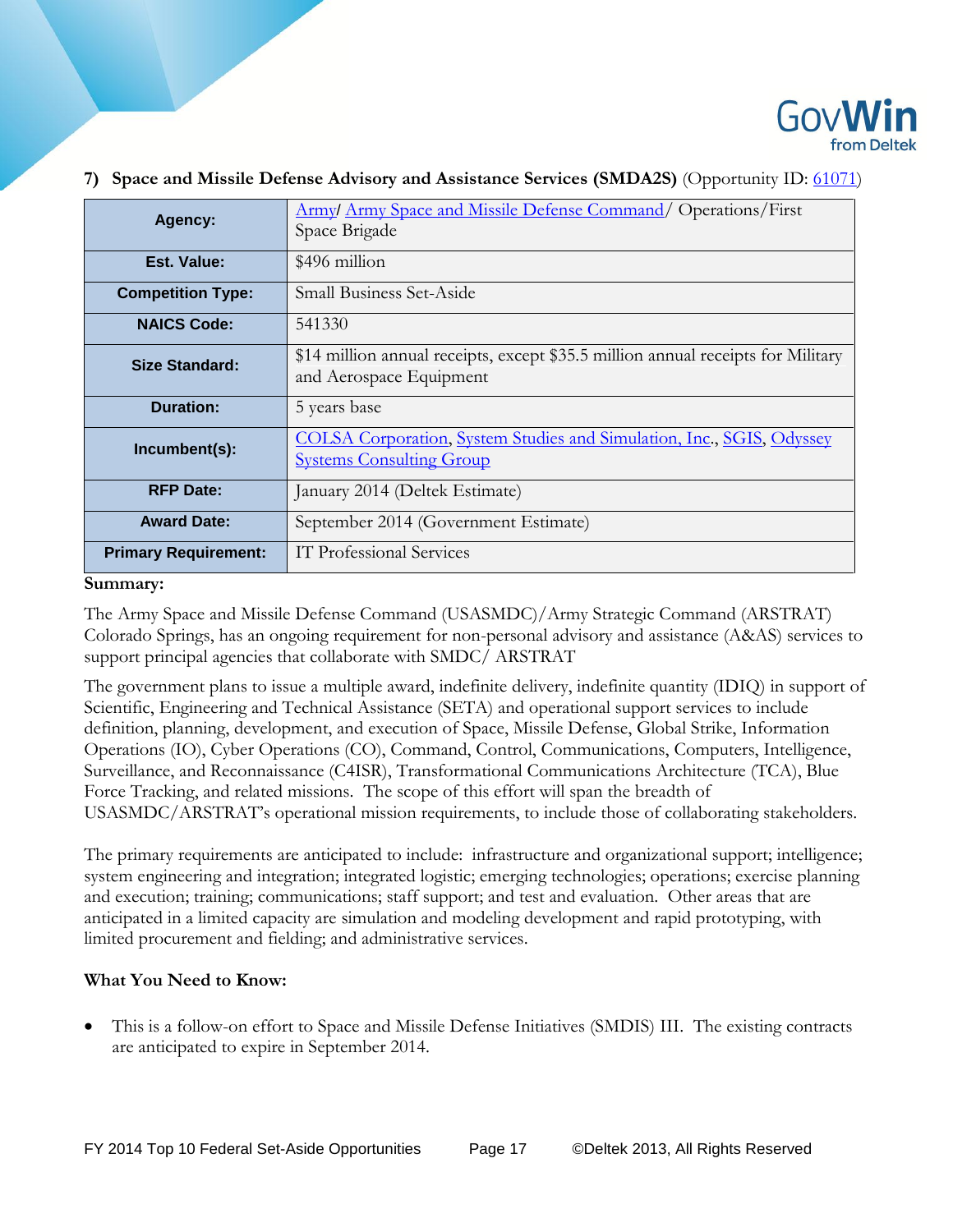

- A five year ordering period begins on October 1, 2014, with no option periods. TOs may have option periods, and the final performance period may extend up to 12 months after the last day of the contract ordering period.
- The maximum ceiling amount of the SMDIS III program is \$450 million; the maximum ceiling for the follow-on is \$496 million. Total reported spending on the existing contracts is \$191 million; the peak for spending was FY 2011, in which \$63.4 million was reported. All four incumbent have received obligations. COLSA Corporation has received the majority, 33 percent, followed by SGIS and Odyssey Consulting Group, with 25 and 25 percent respectively, and Systems Studies and Simulation with 15 percent.
- The SMDA2S acquisition will be conducted as a 100% Small Business Set-aside using NAICS 541330 with a \$35.5M size standard.
- The principle place of performance is Colorado Springs, CO. Additional work locations shall be set forth in individual TOs.
- The contractor's PM must have and maintain at least a TS/SCI clearance. Task order requirements will drive the clearance requirements of other contractor personnel, which could include TS/SCI, SAPs and ACCMs.

| Agency:                     | Navy/Naval Air Systems Command                                                                              |
|-----------------------------|-------------------------------------------------------------------------------------------------------------|
| Est. Value:                 | \$493 million                                                                                               |
| <b>Competition Type:</b>    | <b>Small Business Set-Aside</b>                                                                             |
| <b>NAICS Code:</b>          | 541330                                                                                                      |
| Size Standard:              | \$14 million annual receipts, except \$35.5 million annual receipts for Military<br>and Aerospace Equipment |
| Duration:                   | 5 years (1 year base plus 4 x 1 year options)                                                               |
| Incumbent(s):               | Deltek has no contracts associated with this opportunity                                                    |
| <b>RFP Date:</b>            | November 2013 (Deltek Estimate)                                                                             |
| <b>Award Date:</b>          | March 2014 (Deltek Estimate)                                                                                |
| <b>Primary Requirement:</b> | Management, Scientific, and Technical Consulting Services                                                   |

# **8) Program and Systems Support Small Business (PASS-SB)** (Opportunity ID: [93821\)](http://iq.govwin.com/neo/opportunity/view/93821)

#### **Summary:**

The US Army Contracting Command-National Capital Region (ACC-NCR), on behalf of the Naval Air Systems Command (AIR 6.8) Corporate Business Office (CBO) intends to procure Program and Systems Support (PASS) services. The NAVAIR 6.8 CBO is preparing two major IDIQs, one unrestricted, PASS, tracked as [GovWin IQ Opportunity 80250,](http://iq.govwin.com/neo/opportunity/view/80250) and the other a small business set-aside, PASS-SB.

PASS-SB will provide support services for the Department of Defense, U.S. Coast Guard, and NASA.

PASS-SB task areas include: project, program and portfolio (PPP) management; business, cost estimating and financial management; life cycle logistics (integrated product support); systems engineering; business

FY 2014 Top 10 Federal Set-Aside Opportunities Page 18 ©Deltek 2013, All Rights Reserved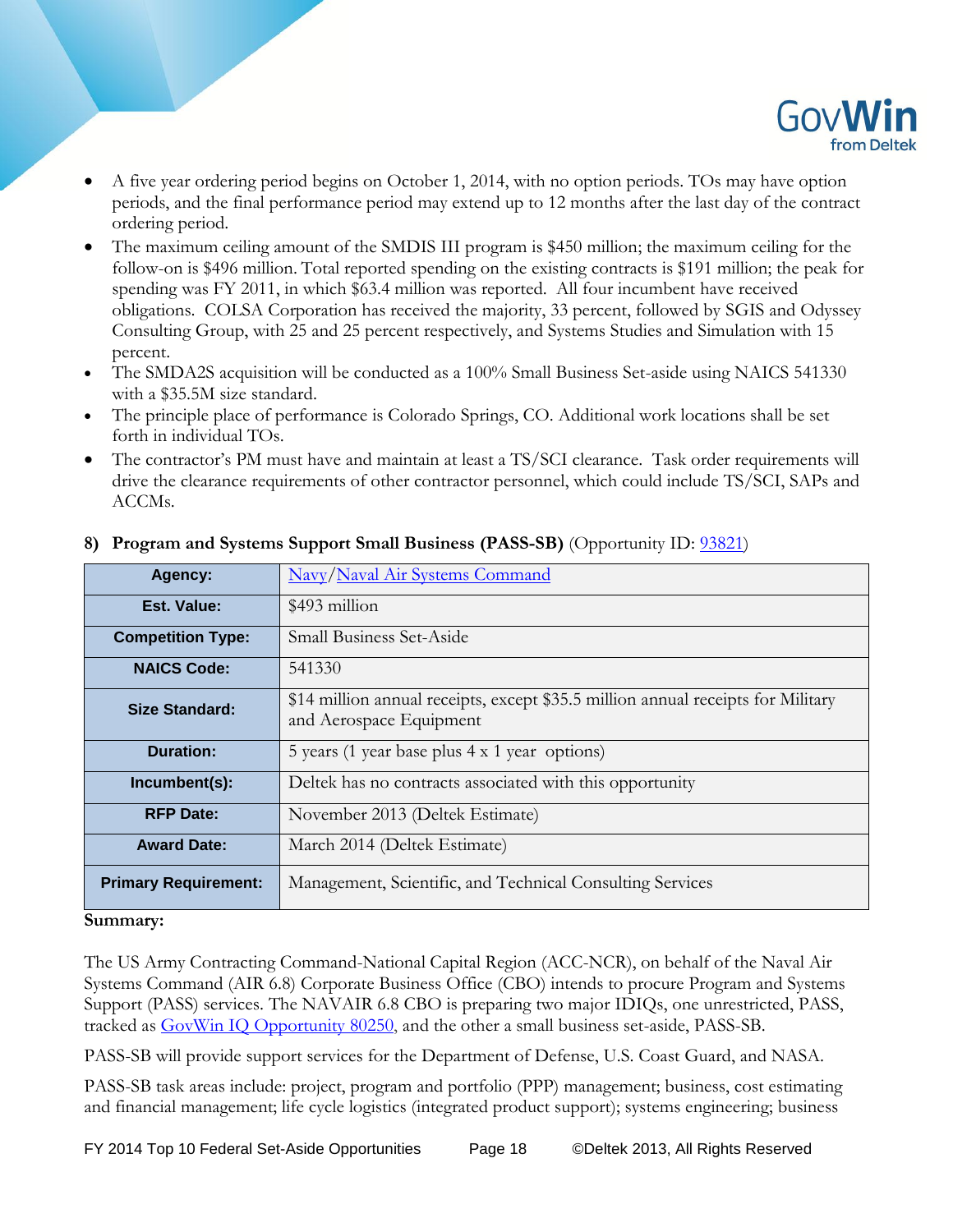

improvement; business analytics; information technology; facilitation, education and training; and technical editor, writing and illustration. Based on internal government market analysis, it was decided not to include modeling & simulation (M&S), as well as test & evaluation (T&E) in the PASS-SB performance work statement (PWS).

- The PASS Program is a follow-on effort to the DoD Logistics Maintenance and Supply Support (LMSS) Contracts. The LMSS performance completion date is March 18, 2014. The DoD LMSS contractors are: [Alion Science and Technology Corporation,](http://iq.govwin.com/neo/contract/view/41945?oppid=41976&GovEntityID=25518) [Booz Allen Hamilton,](http://iq.govwin.com/neo/contract/view/41948?oppid=41976&GovEntityID=25518) [Deloitte,](http://iq.govwin.com/neo/contract/view/41947?oppid=41976&GovEntityID=25518) [Dynamics Research](http://iq.govwin.com/neo/contract/view/41949?oppid=41976&GovEntityID=25518)  [Corporation \(DRC\),](http://iq.govwin.com/neo/contract/view/41949?oppid=41976&GovEntityID=25518) [Lockheed Martin Corporation,](http://iq.govwin.com/neo/contract/view/41950?oppid=41976&GovEntityID=25518) and [Serco Group PLC.](http://iq.govwin.com/neo/contract/view/41956?oppid=41976&GovEntityID=25518)
- Total reported spending on the LMSS contracts is \$474 million. All five vendors have received obligations. Serco Group and Deloitte have received the most with 24 and 22 percent respectively, while Alion received the least, with 5 percent.
- The government anticipates releasing the draft RFP at least 30 days prior to the final RFP; releasing a fifteen day synopsis notice (publicized notice of proposed contract action) prior to solicitation release; and allowing 30 days for receipt of proposals. However, this timeframe may be subject to change. The contracting office has published that it anticipates releasing the solicitation in Q1FY14.
- The contracting office has indicated that there is no preference for PASS-SB teams to be entirely comprised of small businesses. The contracting office also confirmed that companies are able to team/partner for both PASS and PASS-SB contracts as prime and subcontractors and vice versa. Small Businesses can bid as a prime contractor on both PASS and PASS-SB; however, a large business can only bid as a prime contractor on PASS.
- The government anticipates approximately ten awards for PASS-SB.
- The government has published the following as the basis for award: The Technical Factor is significantly more important than the Past Performance Factor. The Past Performance Factor is significantly more important than the Small Business Participation Plan Factor. The Small Business Participation Plan Factor is slightly more important than the Cost/Price Factor. The non-Cost/Price Factors, when combined, are significantly more important than the Cost/Price Factor.
- Contractors will be required to support up to SECRET security clearance.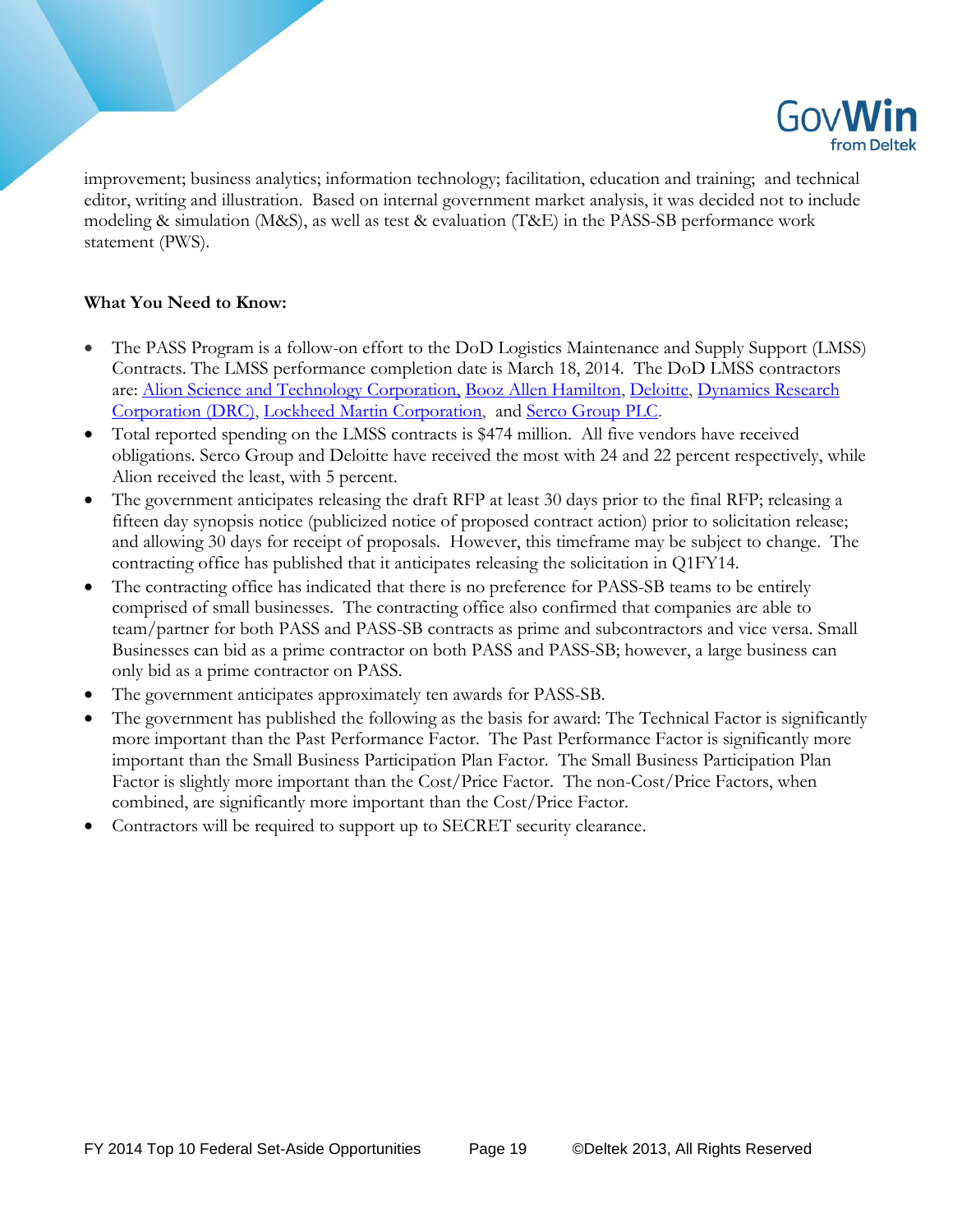

## **9) Unified Field Support Services(UFSS) for Project Manager Mission Command (PM MC) Family of Systems (FOS)** (Opportunity ID:  $91678$ )

| Agency:                     | Army/Assistant Secretary for Acquisition, Logistics, and Technology/<br>PEO Command, Control and Communications Tactical |
|-----------------------------|--------------------------------------------------------------------------------------------------------------------------|
| Est. Value:                 | \$491 million                                                                                                            |
| <b>Competition Type:</b>    | <b>Small Business Set-Aside</b>                                                                                          |
| <b>NAICS Code:</b>          | 541512                                                                                                                   |
| <b>Size Standard:</b>       | \$25.5 million in annual receipts                                                                                        |
| <b>Duration:</b>            | 5 years (1 year base plus 4 x 1 year options)                                                                            |
| Incumbent(s):               | Deltek has confirmed that this is a new requirement; therefore, there are<br>no incumbents                               |
| <b>RFP Date:</b>            | January 2014 (Deltek Estimate)                                                                                           |
| <b>Award Date:</b>          | July 2014 (Deltek Estimate)                                                                                              |
| <b>Primary Requirement:</b> | Information Technology                                                                                                   |

#### **Summary:**

The Department of the Army, Program Executive Office, Command, Control and Communications Tactical (PEO C3T), Project Manager Mission Command (PC MC) has a requirement for Field Support Services (FSS) for Project Manager Mission Command (PM MC) Family of Systems (FoS).

Project Manager Mission Command (PM MC) develops, deploys and sustains integrated Mission Command software capabilities to the Army and Joint forces. PM MC's support ensures tactical and other unit types are efficiently fielded, effectively trained and professionally supported, and includes the areas of maneuver, fires, sustainment, airspace management and air defense.

Mission Command Family of Systems (MC FoS) supports theater and tactical organizations with joint and multi-national missions, support of garrison as well as exercise and contingency mission operations. Mission Command Field Support provides Post Production Software Support/Post Deployment Software Support (PPSS/PDSS) to the Warfighter worldwide for garrison, exercise, combat operations, contingencies, and to the users of business sustainment systems.

Requirements include, but are not limited to, the following: field sustainment support; initial fielding and training for MC systems and their associated software applications; support services to customers for MC systems, associated applications, and other related systems.

- Industry day was held in April 2013. As of late August, the contracting office stated that the draft RFP was still anticipated to be released before the end of the FY 2013; however, this is subject to change. Deltek estimates the final RFP will be released in February 2014.
- In the industry day Q&A document, the contracting office published that the government intends to award this requirement as a single award contract, not an IDIQ, total Small Business Set-aside and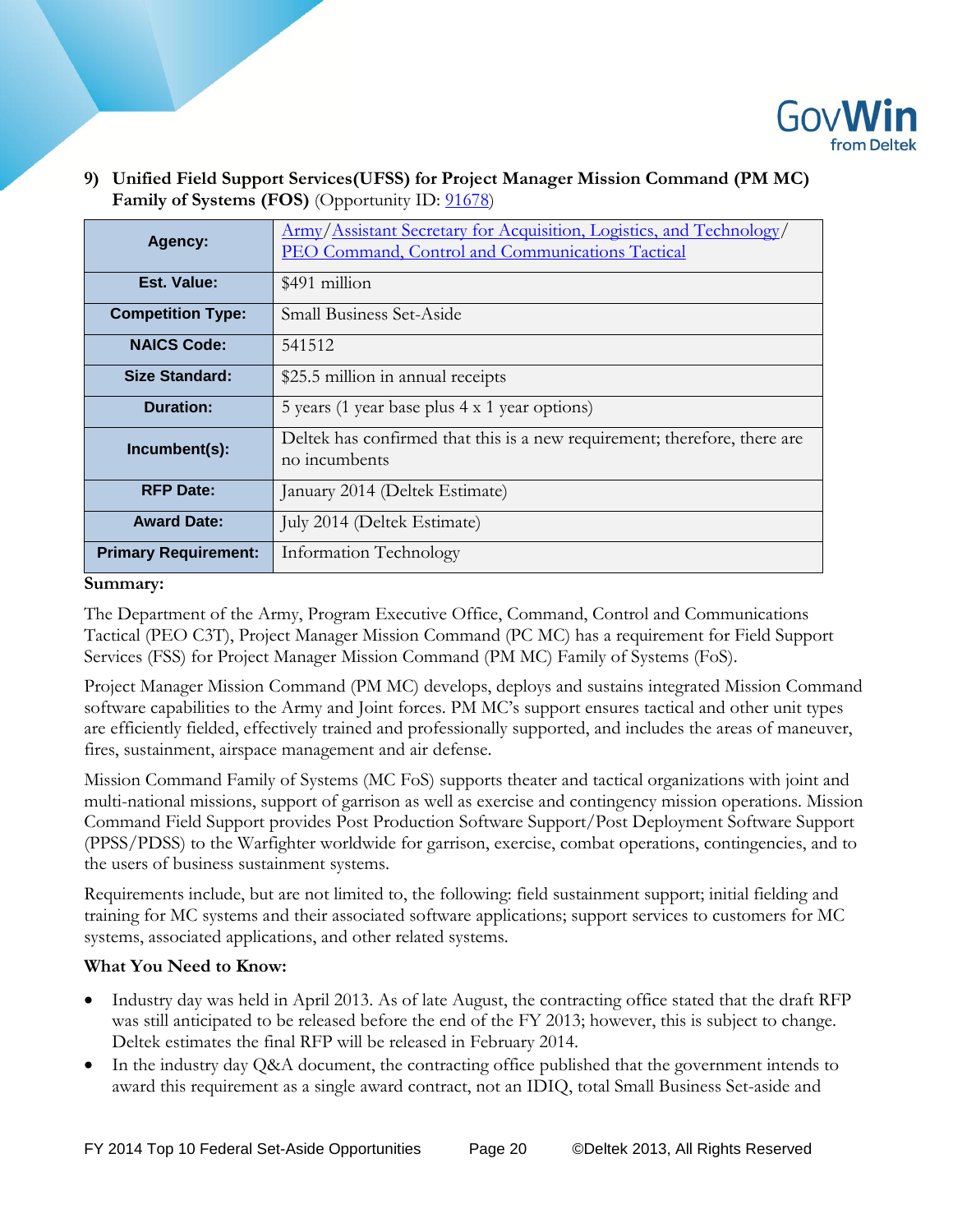

encourages the Small Business Prime to have strong teaming arrangements with both small businesses as well as large businesses.

- The contracting office has indicated that a prime contractor can be a subcontractor on another proposal. The government also indicated that subcontractors can be added after contract award because that reflects business realities over the life of a contract.
- The contractor shall provide personnel with the appropriate level of security clearance background investigation and required security clearance at the time of award**:** AIT – I, AIT – II, and AIT – III.
- The place of performance is CONUS and OCONUS.

| Agency:                     | <u>Air Force/ Air Force Space Command</u>                                                                                                                |
|-----------------------------|----------------------------------------------------------------------------------------------------------------------------------------------------------|
| Est. Value:                 | \$450 million (Deltek Estimate)                                                                                                                          |
| <b>Competition Type:</b>    | <b>Small Business Set-Aside</b>                                                                                                                          |
| <b>NAICS Code:</b>          | 541712                                                                                                                                                   |
| Size Standard:              | 500 Employees, except 1500 Employees for Aircraft and 1000<br>Employees for Aircraft Parts, and Auxiliary Equipment, and Aircraft<br><b>Engine Parts</b> |
| Duration:                   | 5 years base                                                                                                                                             |
| Incumbent(s):               | <b>COLSA Corporation, LinQuest Corporation, Odyssey Systems</b><br>Consulting Group, SigmaCor, LLC                                                       |
| <b>RFP Date:</b>            | June 2014 (Deltek Estimate)                                                                                                                              |
| <b>Award Date:</b>          | August 2015 (Deltek Estimate)                                                                                                                            |
| <b>Primary Requirement:</b> | Engineering/Scientific                                                                                                                                   |

# **10) Contract for Space and Missile Capabilities (CSMC)** (Opportunity ID: [77181\)](http://iq.govwin.com/neo/opportunity/view/77181)

#### **Summary:**

The Department of the Air Force, Air Force Space Command, Fourteenth Air Force, 21st Space Wing, 21st Space Wing Program Management Division may have a continuing requirement for Advisory and Assistance Services (A&AS) and Systems Engineering and Technical Assistance (SETA) services in support of Headquarters Air Force Space Command (HQ AFSPC).

- This is a follow-on effort. The contracting office confirmed that the incumbent contracts are active and set to expire in August 2015.
- In August 2013, the contracting office stated that CSMC follow-on discussions are in progress; however, there are no definitive milestone dates at this point. The government anticipates having additional